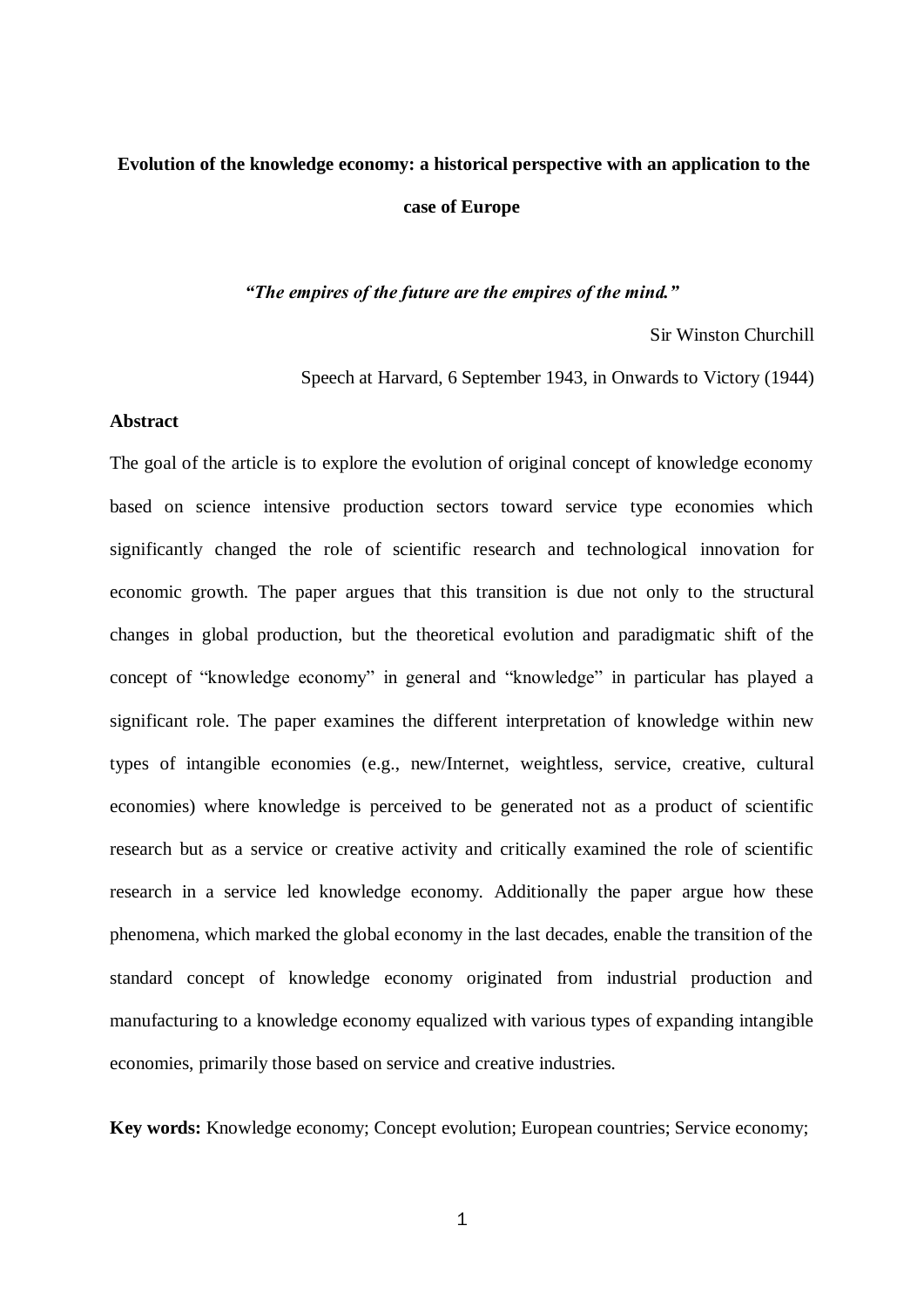# **1. Introduction**

The concept of the knowledge economy is embedded in a extensive tradition of economic and social theories. The knowledge economy concept is rooted in theories ranging from information theory (Machlup, 1962) to the theories of post-industrialism (Bell, 1973), as well as in the ideas of Drucker who coined the terms "knowledge society" (Drucker, 1969). Despite the existence of a vast body of literature on the knowledge economy, a coherent definition of this concept does not appear to have emerged (Carlaw et al, 2006). The most common definition is the one established by the OECD (1996), which describes the "knowledge economy" very broadly as an economy that is directly based on the production, distribution and use of knowledge and information.

Knowledge generated by scientific research in natural and technical sciences needs technological innovation and industry for its market exploitation. However, industrial production and technological innovation are in sharp decline, markets are saturated with industrial goods of all kinds while service activities continue to grow employing the rising share of workforce. Despite certain recovery of economic activities among the most developed members of the EU in 2013 (European Commission, 2013) and optimistic prognoses for 2015, there remains a common impression that the crisis has shaken trust in the ability of Europe's political and economic systems to deliver balanced economic growth (European Commission, 2012).

Differences in the levels of economic development within the EU persist despite the efforts made to support the convergence of less developed regions. These differences occur both when comparing countries and comparing regions in a country. Comparing the Gross Domestic Product (GDP) per capita in purchasing power standards (PPS), differences arise. For the 28 countries of the EU this average is equal to 100: although in 2013 GDP per capita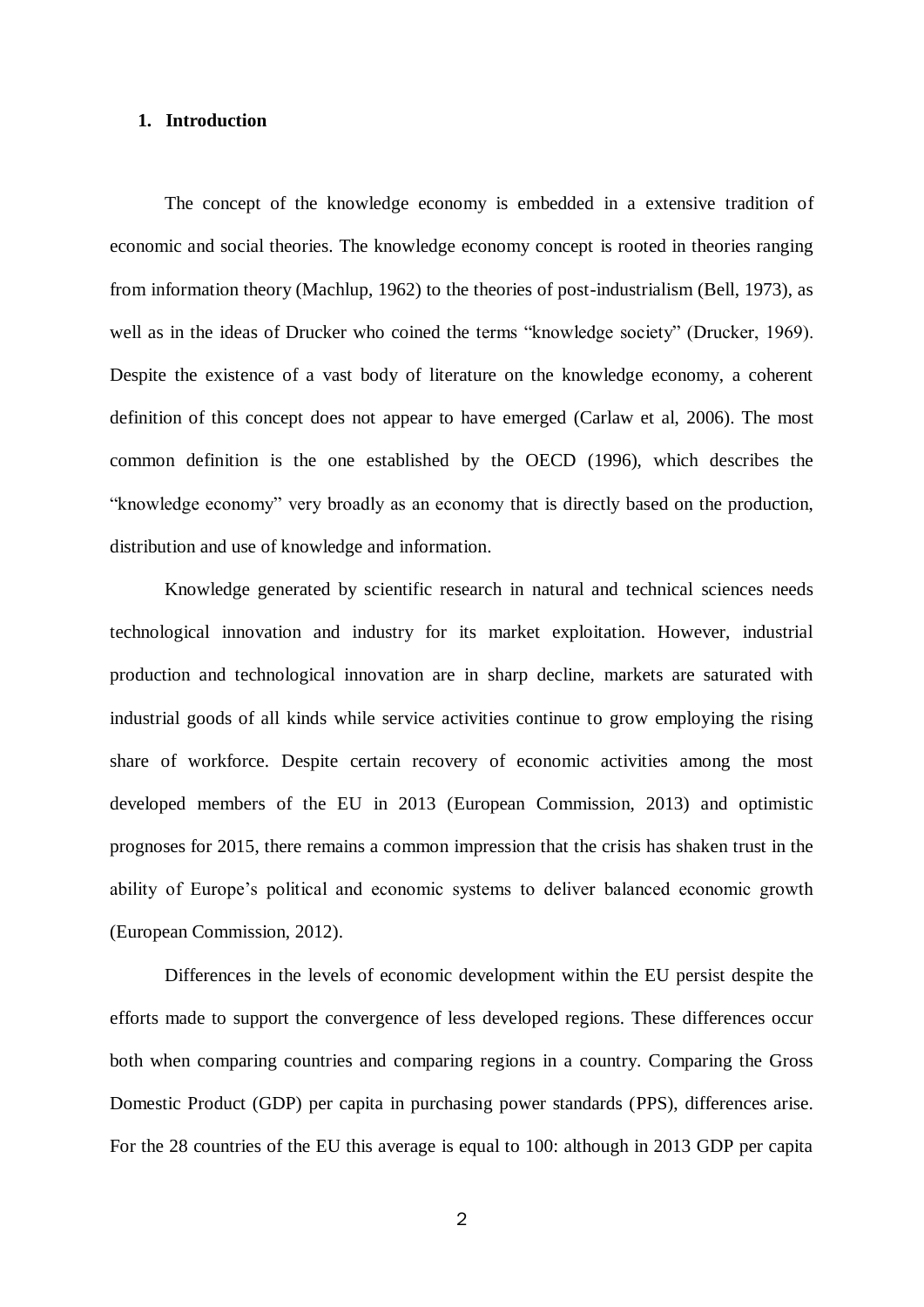in PPS for such countries like (e.g. Netherlands (131), Austria (128), and Sweden (127), significantly above the European average; for others, like for (e.g. Bulgaria (45), Romania (55), Croatia (61) and Latvia (64)) are well below.<sup>1</sup>

 There are many reasons for such differences; historic, economic, and cultural. But the question is not only about the causes of this economic diversification but about the mechanisms of the most effective convergence tools as well. Technology change and innovation based on knowledge and scientific research are claimed to be the most important causes of diversification and at the same time one of the best ways for further development.

The changes of these original assumptions began with the disappointing results of Lisbon I (Kok, 2004) and moderate success of Lisbon II (European Commission 2010a; Johansson et al, 2007). The failure of the latter was attributed to the financial and economic crisis that hit Europe in 2008. However, it provided a boost for a new European agenda: the Europe 2020 Strategy and the *Innovation Union as a* flagship initiatives which is designed to deliver smart, sustainable and inclusive growth relay on a belief in the importance of innovation in development strategy. It is stated that: "*Europe's future economic growth and jobs will increasingly have to come from innovation in products, services and business models. This is why innovation has been placed at the heart of the [Europe 2020 strategy f](http://ec.europa.eu/europe2020/index_en.htm)or growth and jobs!"* It is recognized as a new beginning, a platform for new growth initiatives that will allow Europe to take advantage of this moment of transformation to recover from the global crisis in 2010.

Conceptual and methodological approaches has been used to dealing with future of service economies are fairly diversified and includes both severe critics of its sustainably (Jansson, 2009; Oakley, 2004; Ketokivi, 2009, Wölfl, 2005; Solberg Søilen, 2012; Miles,

**.** 

<sup>1</sup> based on Eurostat

<http://ec.europa.eu/eurostat/tgm/table.do?tab=table&init=1&language=en&pcode=tec00114&plugin=1>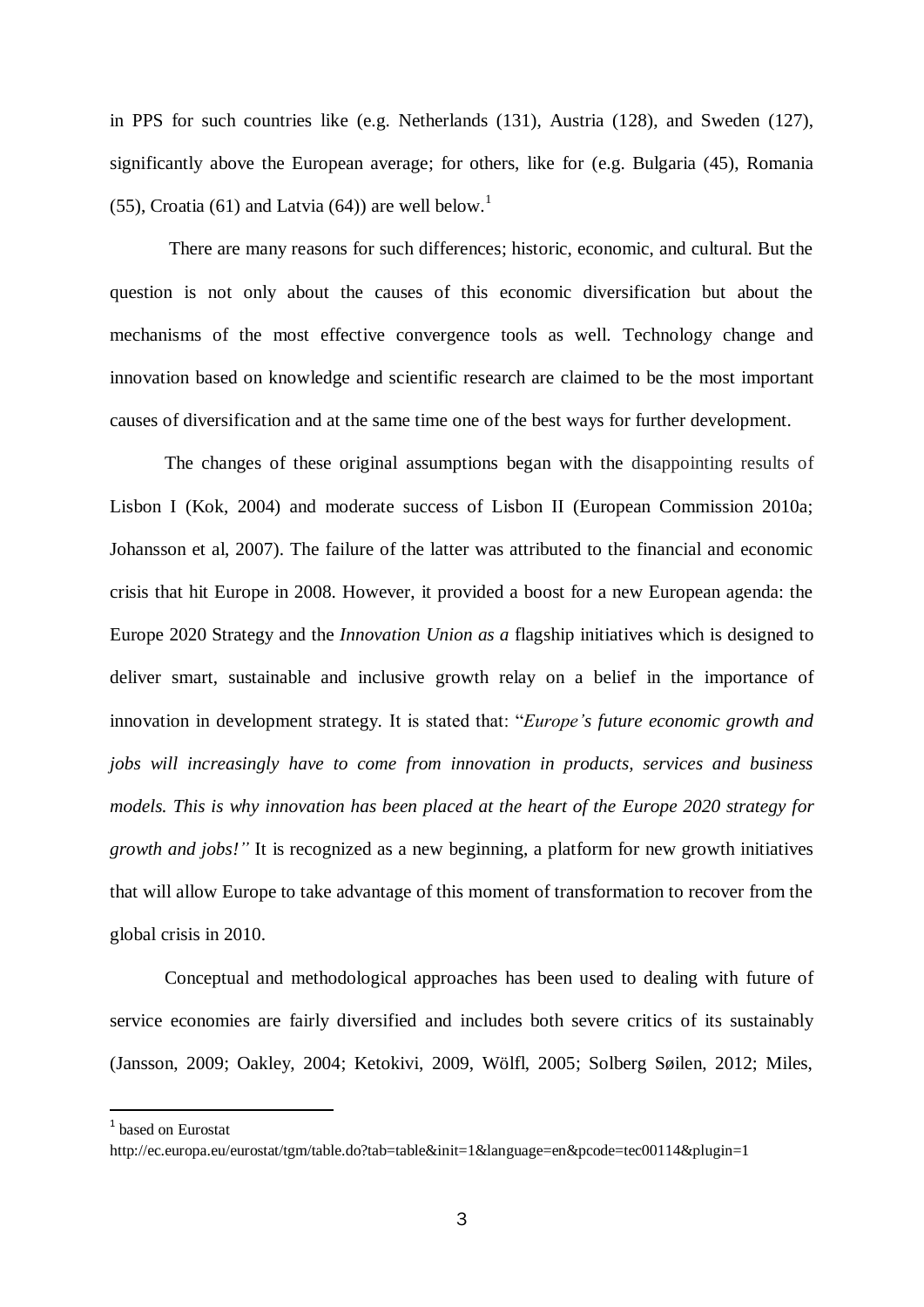2005; Witt, 2013) as well as its acceptance as an inevitable future that may pass different scenarios (Gallouj at all, 2015) physiological adjustments in (slow) growth (Antonelli and Fassio, 2014) or can take different forms such as "creativity" economy which interrelates creativity, knowledge and innovating economies (Dubina, at all, 2012).

The main research questions are: how has the original concept of knowledge based economy rooted in science intensive industries been equalized with the service economy where knowledge is understood not as activity of scientific research activity but as service or creative activity? How has the technological innovation in this process been exchanged for creativity and service activities as the driver of economy growth? And, is it possible transition of standard service economy often related to low-skills/wage jobs into "knowledge intensive service economy" (KISE) with higher proportion of high tech production and high-tech service sectors which could reconcile scientific research, technological innovation and service activities.

This paper is a conceptual paper with a methodology relies on critical qualitative research approach which involve in-depth understanding and description of the nature of a phenomenon under consideration. The statistical data are used where available and appropriate to illustrate the presented challenges of current knowledge based economy dominated by services.

For the purpose of exploring the established research questions, we examined in the second part of the paper the historical roots of knowledge economy with a view to consider the current stance knowledge economy in Europe. The third part discusses the evolution of the concept of knowledge economy that lead to the re-conceptualization of the knowledge economy which is discussed in the fourth part of the paper. The fifth part describes the changes in understanding the notion of "knowledge" within different types of emerging intangible economies which ended up in the concept of service economy as their common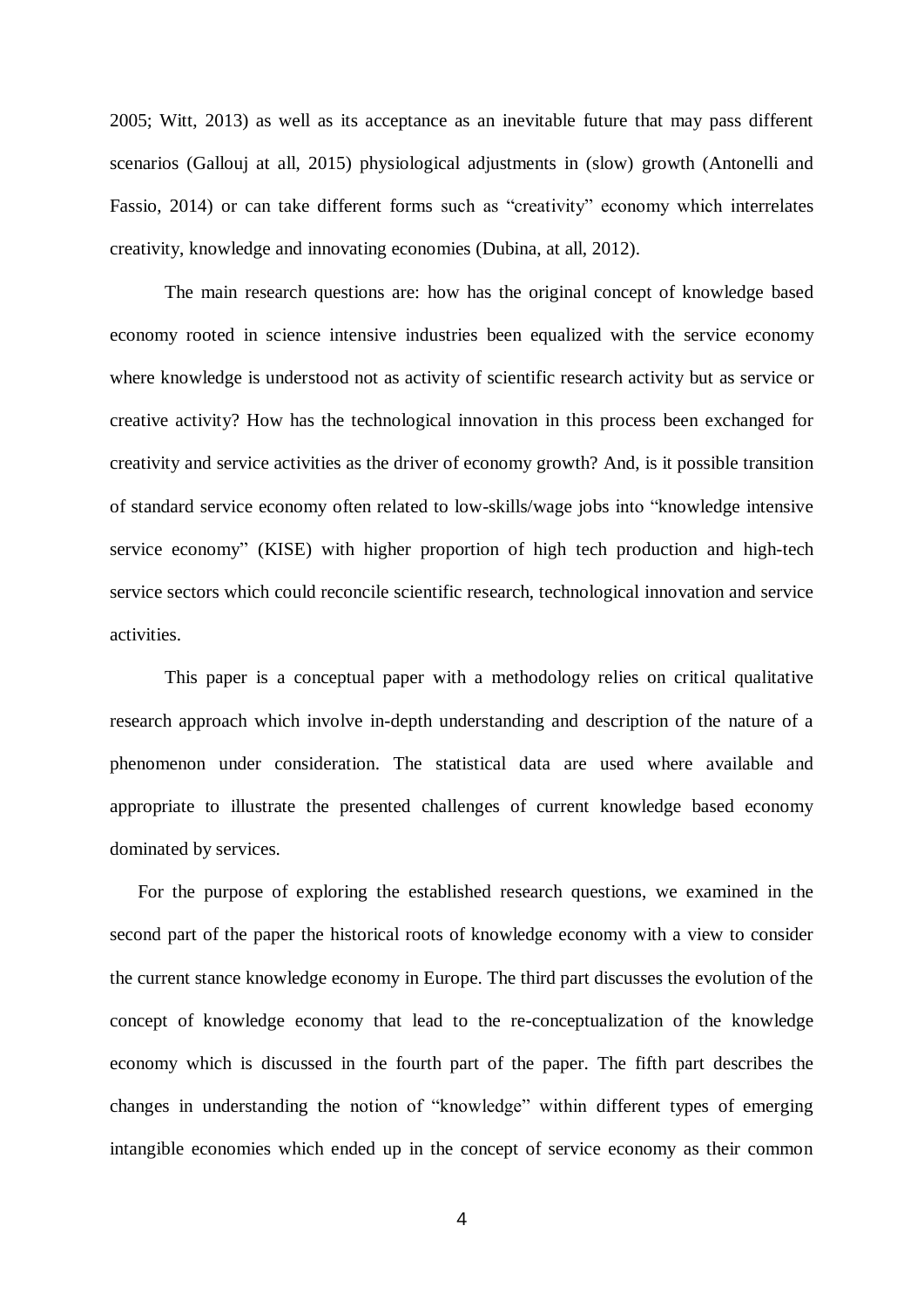denominator. The six part explores the challenges of service economy supported by available analyses and statistical data that can serve as a motivation for fostering service economy more oriented to knowledge intensive activities and high/medium technologies. Lastly, the main thesis are recapitulated to suggest reconsideration of the concept of knowledge economy which suits the growth path of service economy.

# **2. Is the Knowledge-based Economy in Europe under Threat?**

In the key European strategic documents produced over the last decade, transitioning to a knowledge economy has been a primary goal of the EU members. The need for this transition first arose in the mid-1990s, when the balance of global economic power was disturbed and Europe started to face growing unemployment, slow economic growth and lower competitiveness in the world market. In light of the widening economic gap between Europe and its main competitors (i.e., the US and Japan) and swiftly growing economies in places such as South Korea and China (European Commission (2011), the European Council set out the Lisbon Strategy (Lisbon I) in March 2000 (European Council, 2000), which offered an economic reform agenda directed toward transforming the European Union into a highly competitive and knowledge-based economy by 2010. The knowledge economy has remained a leitmotif of all subsequent strategies, including a re-launched Lisbon strategy (Lisbon II) (European Commission, 2005) and the Europe 2020 strategy issued in 2010 (European Commission, 2010).

The transition to the knowledge economy is driven by a growing recognition that longterm economic growth, employment, and social welfare are increasingly dependent upon a nation's capacity to generate, appropriate, and use new knowledge (Archibugi & Coco, 2005). The technical advances produced by companies and scientific research and transformed into commercially viable innovations are perceived as driving the technological changes that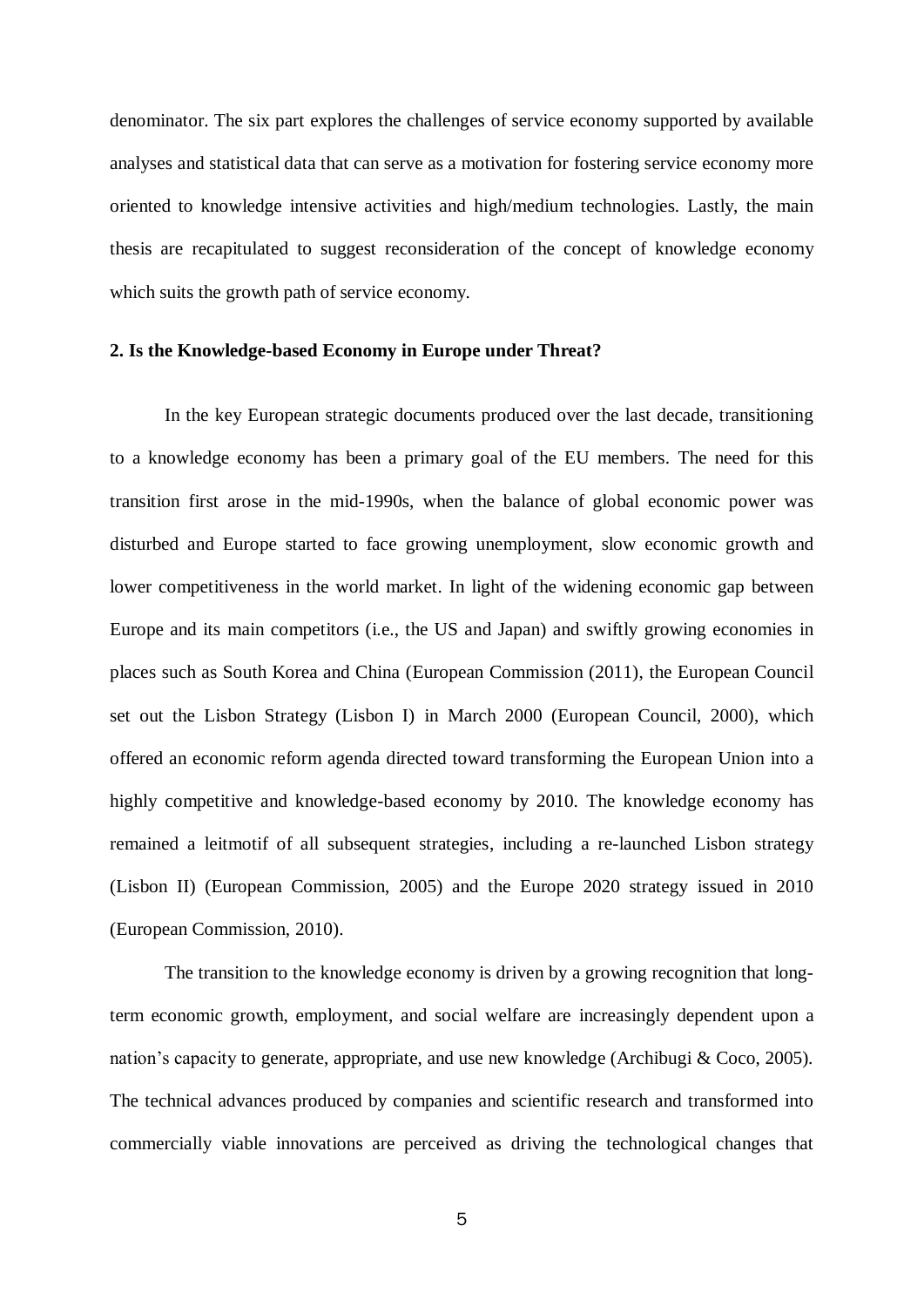produce accumulated technological progress at the aggregate level, which in turn generates economic growth and social prosperity for the nation. This transition also depends on the knowledge triangle of research, education and innovation described within the evolutionary theory of technological change (Nelson and Winter, 1982) and "systems of innovation" (Lundvall, 1992; Freeman, 1988) wherein interactions between knowledge, learning and business leaders facilitate conditions conducive to innovation.

In light of these dynamics, European strategic agendas were primarily concerned with setting up the policies and institutions necessary to accelerate the transformation of scientific research into commercially viable innovations and enhance the quality of the human capital available for knowledge creation and application. Since its inception, the Lisbon agenda has emphasized that its goals would necessitate enhancements in research infrastructure, including research investments in the private business sector and a fundamental transformation of education and training efforts throughout Europe.

Historically, the application of science in industry began in approximately 1850, during the second industrial revolution. During that time, industrial production began to change dramatically because technology was no longer mostly empirical and became grounded in science. The systematic application of scientific research and methods in industrial production (primarily in the areas of physics and chemistry) created the chemical and electrical industries, the first "industries of knowledge" (Rosenberg, 1985; Mokyr, 2003). Since then, industry has undergone a process of "scientification", drawing heavily upon the existing pool of knowledge and infrastructures provided by science (Dasgupta and David, 1988; Rosenberg and Nelson, 1994). The process behind industry's scientification is usually illustrated using a "transistor model" that demonstrates the dependence of new technological paradigms on scientific breakthroughs and knowledge resulting from organized and institutionalized research within industry (Nelson, 1959). Such knowledge is based on the codification of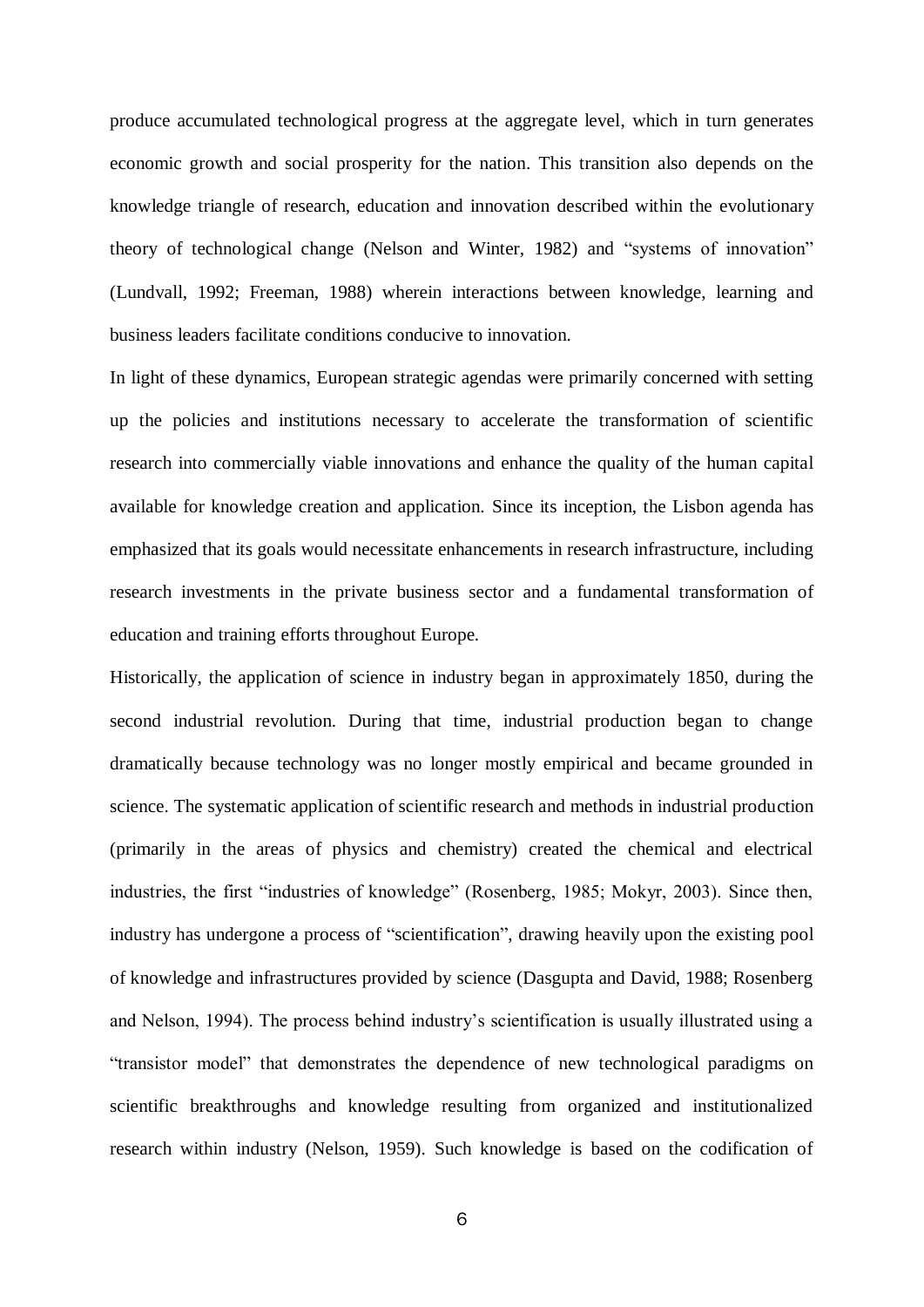scientific and engineering research results and the formal (i.e., university) education required for understanding them and their application.

*Preposition 1. Knowledge economy was steered by research-driven companies that followed the science to make innovations and gain productivity from R&D.*

Nowadays, the knowledge economy is related to the third industrial revolution, the information and biotechnology revolution that began in the US in the 1950s. In contrast with the first knowledge industries, where establishing the engineering disciplines at universities and the first industrial institutes within large corporations played a crucial role, in modern knowledge industries (i.e., the computer and biotechnological industries), the direct capitalization of scientific research through small academic spin-off companies has been key. Academic entrepreneurship began with ICT companies (primarily Hewlett-Packard (HP) and precursors such as Digital Equipment Corporations (DEC)), which then paved the way for Silicon Valley, the entire U.S. computer industry and the information age. A similar process marked the beginning of the biotechnological industry, whose foundations go back to another university spinoff company, Genentech, which was founded to allow for commercial exploitation of recombinant DNA, which was discovered in 1973 by scientists at the University of California and Stanford University (Hughes, 2011). The spectacular stock market success of biotech firms in the early 1980s demonstrated the economic value of university research and dramatically changed its role in economic development forever.

Subsequently, learned skills become distinctive resources as they are the product of their accretion and exploitation.

*Preposition 2. Entrepreneurship arises when revolutionizing or reforming the pattern of production, exploiting an innovation or an untried technology for producing a new commodity, producing an old product in a new way, or a new outlet for products, or reorganizing the industry emerge*.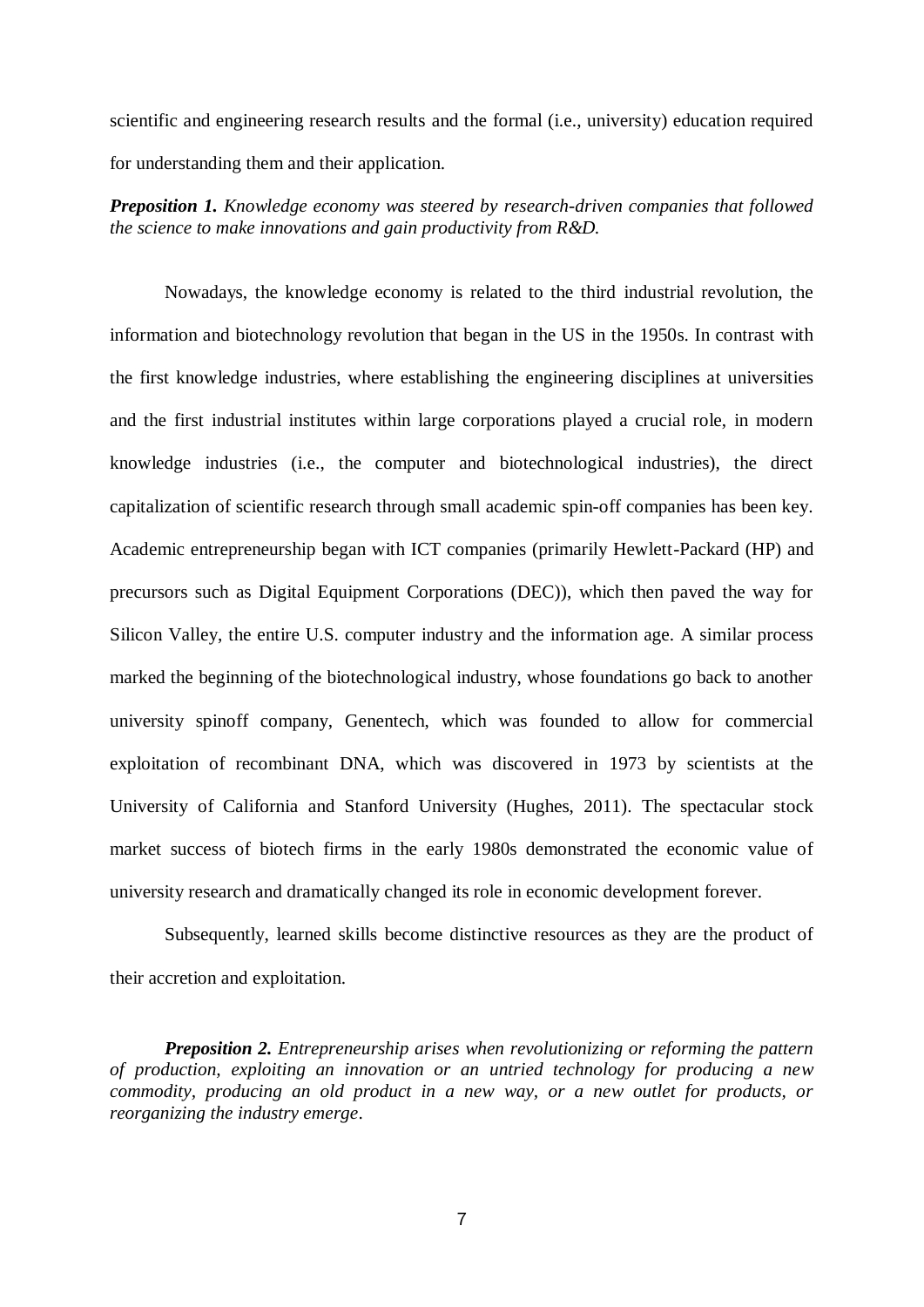In the Theory of Economic Development (1934), Joseph Schumpeter describes destructive creation wherein an entrepreneur as an innovator disturbs economic equilibrium by creating new opportunities for socioeconomic development during times of uncertainty, change and technological upheaval. Hereafter, a firm must engage in product, process and organisational innovation to capitalize on perceived opportunities (Schumpeter, 1934). According to Kirzner (1973) innovation does not require macro-economic changes related to new technology or social trends, but entrepreneur is an arbitrageur who obtains profits from information asymmetries in incumbent markets that can be captured if discovered before others. Innovation is at the core of entrepreneurial activity and it integrate entrepreneurship, and institutional and network theories thereby explaining how partnerships enrich localised knowledge, social embeddedness within compound informal networks and ambidexterity in dealing with various stakeholder groups (Hitt, Ireland, and Lee, 2000).

Innovation is understood as an interactive process which refers to the behaviour of an enterprise in planning and implementing changes to their activities (Nauwelaers, Wintjes, 2002). Culture values within organisation (Turro, Urbano and Peris-Ortiz, 2014) or knowledge sharing relationships typically need to be stronger the more complex the innovation. Research activity itself has undergone two organizational phases:1) the institutionalization of R&D within formal R&D departments at large firms, and 2) the expropriation of research results by small high-technology companies (usually university spin-offs), which is common today. Growth in the number of small- and medium-sized technology companies emphasizes the fundamental role entrepreneurial capital plays (Audretsch, 2009) in sustaining the current knowledge economy. The role of entrepreneurs in transforming theoretical cognition and research results into productive knowledge (Block, Thurik and Zhou, 2013 distinguishes the current version of the knowledge economy from its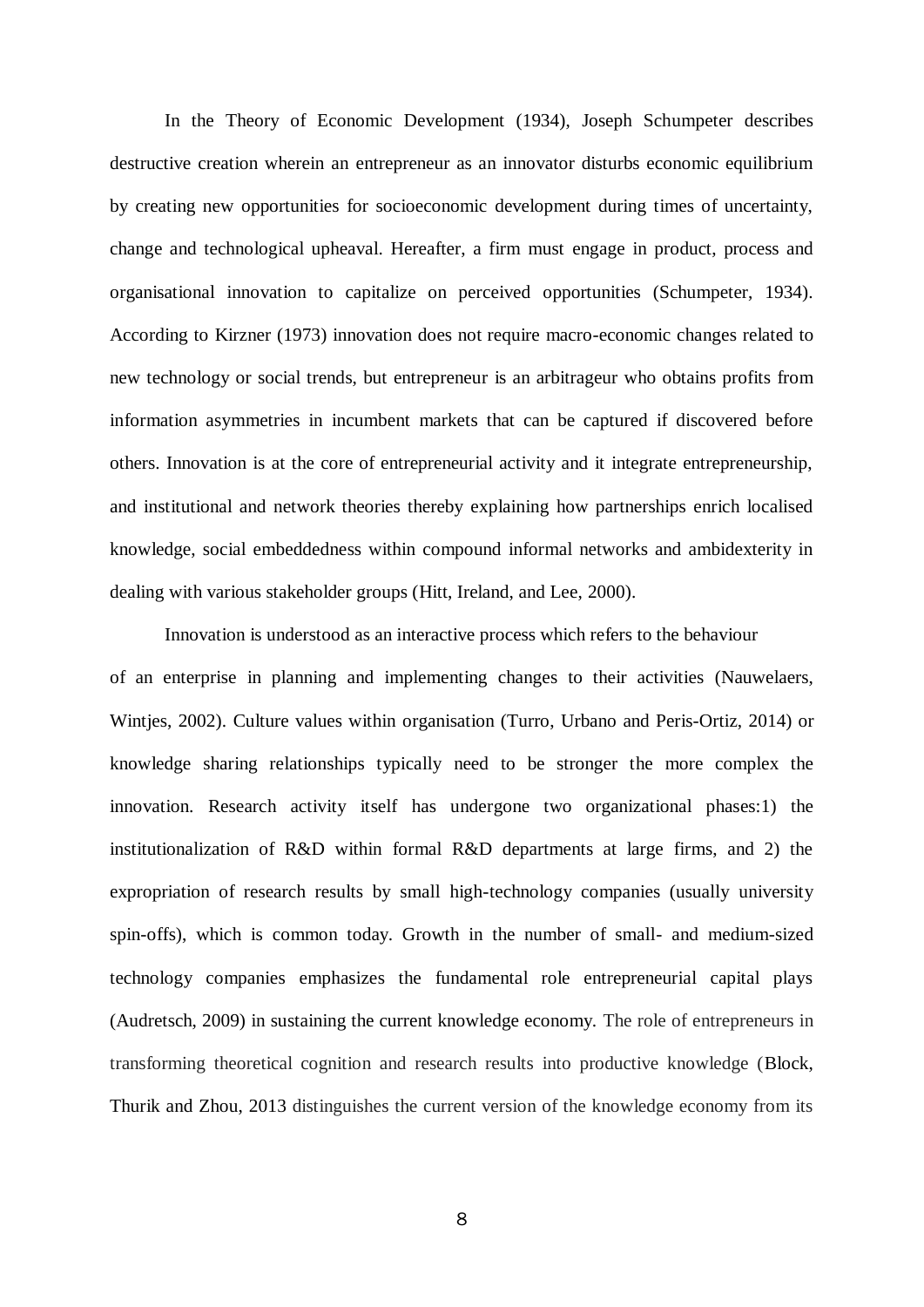original form. Today, to persist in the global economy, the knowledge economy requires a synergy between knowledge capital and entrepreneurship capital.

#### **3. The conceptual roots of the concept of the knowledge economy**

Changes in material production that promote a knowledge-based economy have occurred alongside the creation of a rich body of economic theories after the Second World War that tend to integrate science, technology and the economy. They include economic growth theories (Solow, 1957; Romer, 1989), catch-up theories (Abramowitz, 1989), theories of technological capabilities (Lall, 1995) and technological accumulation (Bell and Pavitt, 1993) among others. At the simplest level, these theories perceive scientific research that has been transformed into commercially viable innovations and technological advances as the principal drivers of technological change, which in turn produce the accumulated technological progress that generates economic growth.

*Prepositions 3. Neoclassical growth theories itself have not offered any practical solutions for capitalizing on knowledge or turning knowledge into innovation so need for more policy oriented approach arise.* 

A breakthrough occurred with the discovery of technical change within Solow's Nobel prizewinning exogenous growth model (Solow, 1957), which perceived non-material production factors such as R&D and education as primarily responsible for economic growth. Unlike the Solow model, which treats technology like "manna from heaven" that pours into human work and makes it more productive (Petit, 1995), new growth theories (Romer, 1989) suggest that deliberate investment in endogenous factors such as human capital and scientific research capture new knowledge and translate it into goods that enable unbounded economic growth. Both of these concepts influenced governments during the 1960s and 1990s, encouraging them to invest in scientific research as the "prime mover" of new technologies. It honestly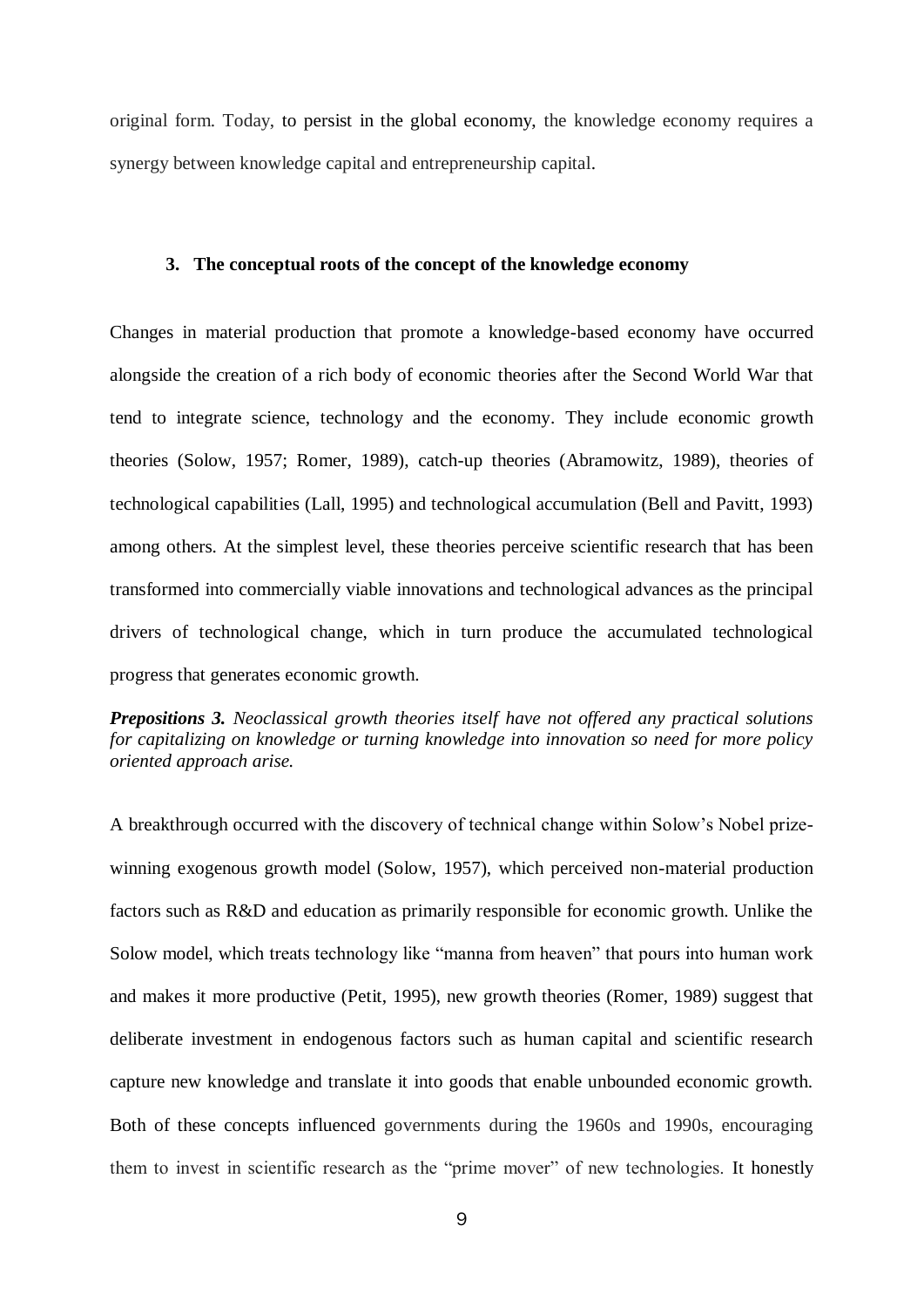believes by some that the Evolutionary theory may be an appropriate frame-of-reference to examine knowledge based economy to the European goals stream in the 21<sup>st</sup> century.

Inspired by the economic recession at the end of the 1970s, the evolutionary theory of technological change defined some best practices that policymakers could use to foster innovation (Nelson and Winter, 1982, Dosi and Nelson 1994). They emphasise radical technological innovations made during that time, and particularly the microelectronic revolution, as critical in solving that economic crisis. The coevolution of technologies, firms and industry structures and their supporting governing institutions were perceived as critical for generating innovation (Nelson, 2007). In contrast with neoclassical growth theories, which are based on a linear innovation process that begins with scientific research and ends with its successful commercialisation, evolutionary economists see innovation as an interactive process that paves the way for a non-linear interactive model of innovation, which Kline and Rosenberg (1986) described as a chain-linked model that had far-reaching consequences for scientific research's role in the innovation process. The chain-linked model usually begins with the identification of an unfilled market need and involves complex feedback loops between all the stages of innovation and their corresponding stakeholders. New knowledge or scientific research does not necessarily drive innovation. Instead, the minor modifications, improvements and other sorts of incremental innovation produced primarily by engineers (as opposed to scientists) are perceived as equally if not more important than research on economic growth. Although innovation still relies heavily upon technological knowledge, the chain-linked model marks, in practice, a break with the concept of science-based innovation.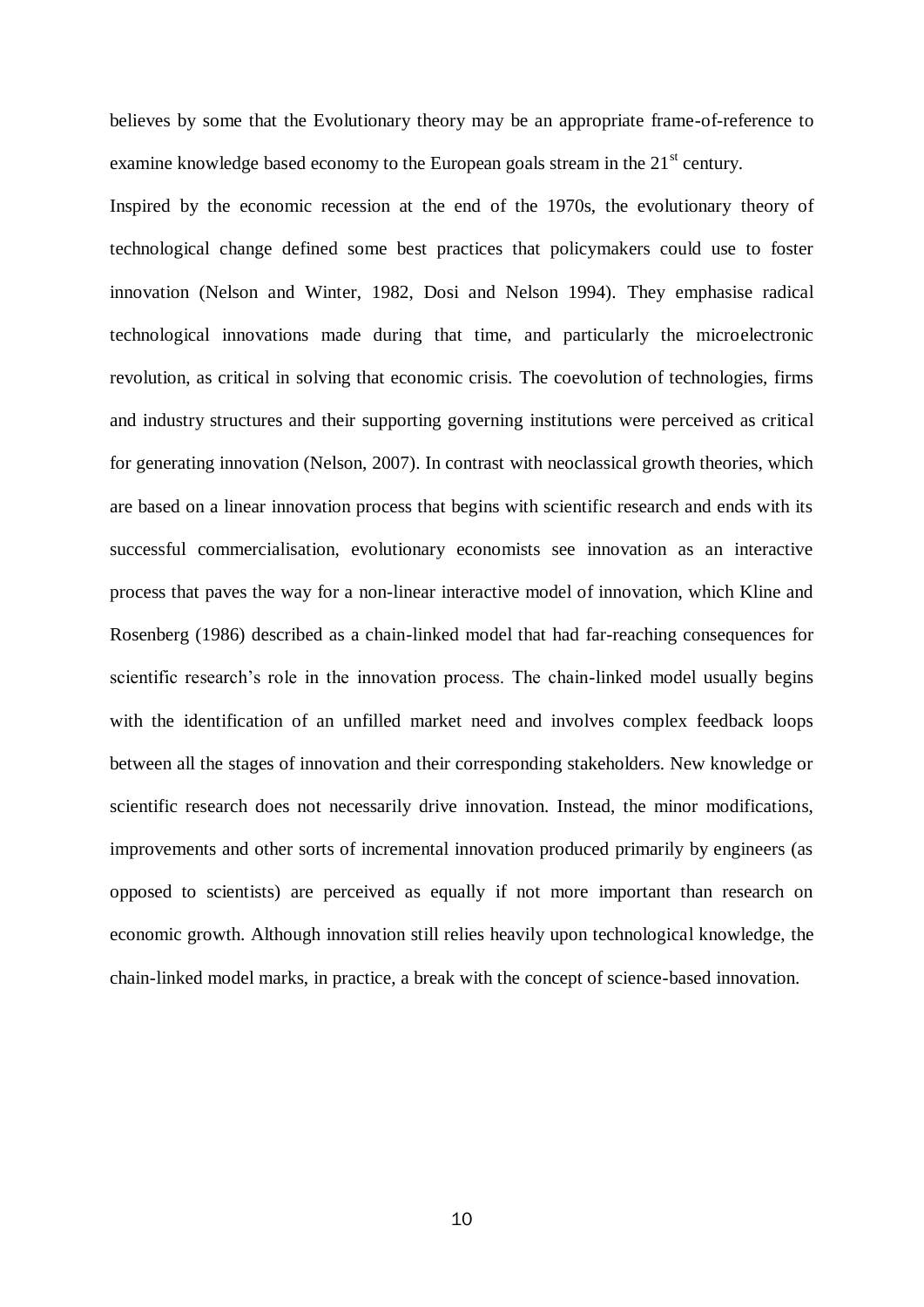#### **4. Towards a Re-conceptualization of the Knowledge Economy**

In the final decades of 20th Century, when global competition steadily increased the demand for sophisticated science-based innovations, the knowledge economy became increasingly identified with industries rooted in research-intensive and high-technology sectors. Within these sectors, there were institutionalized research activities taking place in the formal R&D departments of large firms that necessitated strong research investments in the public and private sectors. In the early 2000s, this science-centric conceptualization of the knowledge economy began to change drastically, as it was found to be too narrow developmental model for many countries exposed to globalization and "servitization" of economy. Moreover, the "scientification" of industry and high-tech sectors were increasingly being viewed negatively and became associated with the outdated and discredited linear model of innovation.

*Preposition 4. A narrow understanding of the knowledge economy focused solely on high-tech sectors has produced at least three types of limitations that conceptually and practically constrain opportunities for economic growth in European economies; thus, this model required re-conceptualization.* 

The first limitation relates to the narrow scope of the innovation which encompasses research-based innovation but fail to cover a broad range of technological improvements and incremental innovations. The second limitation stems from almost exclusively prizing hightech sectors and the "glamorous" new technologies, which are difficult to produce even among technology leaders and which, in practice, comprise only a small part of economy. The third limitation pertains to the geographical concentration of research and technological capabilities within a small number of countries. In the case of Europe, only three Scandinavian countries invest more than 3 % of their GDP in R&D and can be considered research-driven economies. These limitations are compounded by the difficulties in material production produced by globalization and de-industrialization (which occurred with the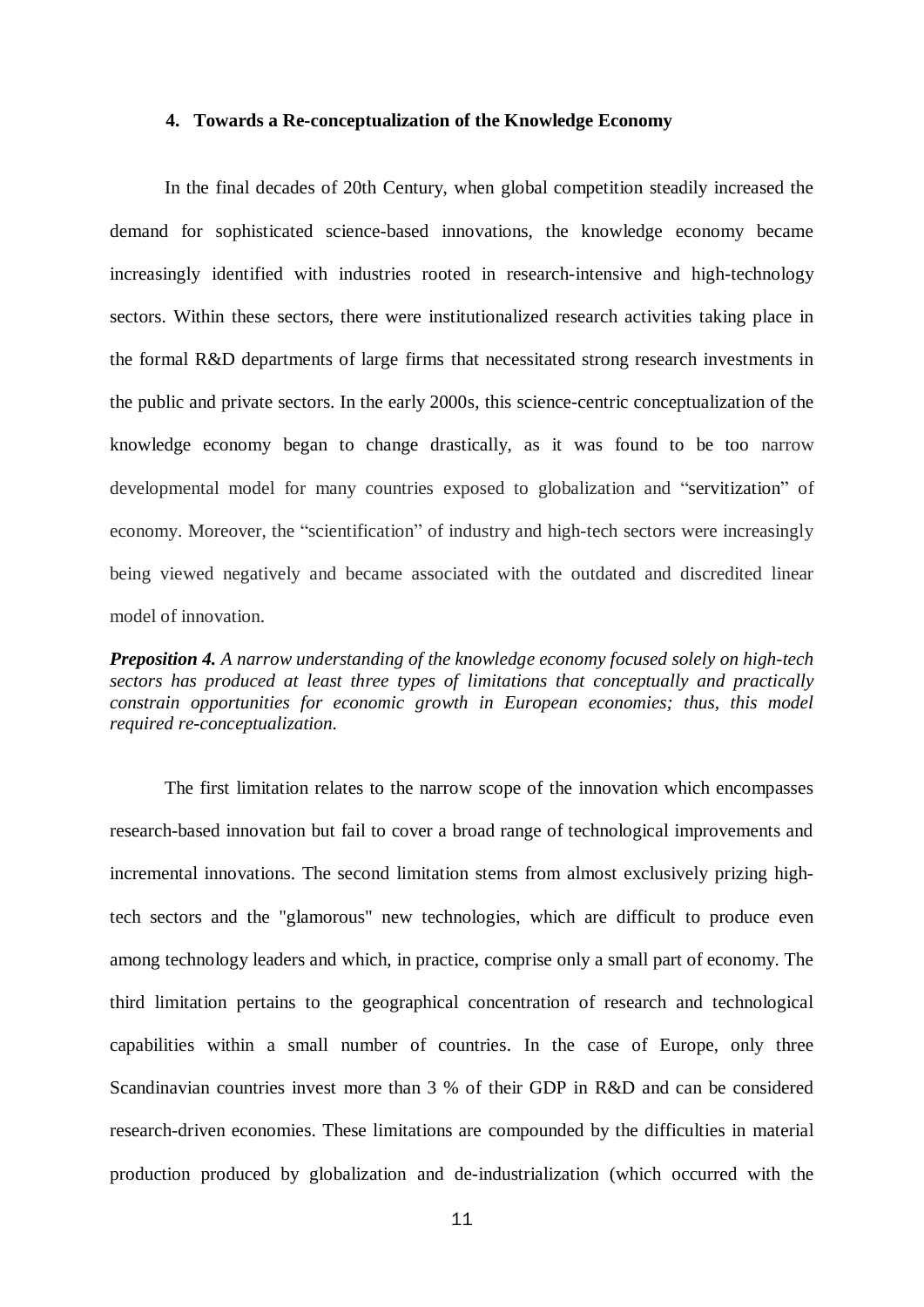collapse of traditional industries), relocation of industry to low-wage countries and the saturation of markets with goods of all sorts. The global financial crisis coupled with steep unemployment in manufacturing professions and the rise of service sectors have also highlighted the limitations of this narrow understanding of the knowledge economy.

It is quite clear that there are just a few high-technology sectors (Mendoca, 2009), and the cumulative impact of incremental innovations and subsequent improvements in more "radical-innovations" can have an economic impact (Kline and Rosenberg, 1986). However, traditional industries have faced downsizing, too, due to the decreased need for manufacturing and human labor, Asian imports and related phenomena such as the saturation of markets with branded consumer goods.

Routines are a key concept in the evolutionary theory. Nelson and Winter (1982, p. 399) define them as a *"set of ways of doing things and ways of determining what to do*" by wounding across the concepts of capabilities (techniques that firms use) and choices (behaviours that can be optimized). Within this narrow conceptualisation of the knowledge economy, many countries are excluded from the global technology race and expelled from the club of developed modern knowledge economies. Therefore, it was necessary to re-formulate, expand and soften the original concept of the knowledge economy (Carayannis et al, 2014). The service and creative economies have been increasingly favoured as potential platforms for future economic growth and employment (OECD, 2000), but it is not clear to what extent this trend is based on these economies' actual impact on economic growth, as opposed to uncertainty regarding how the national economy will sustain and progress.

 Standard theories of technical change and technological progress based on industrial and technological innovation have been challenged by various types of soft innovations (e.g., organizational, social, or market) that increasingly blur the boundaries between the production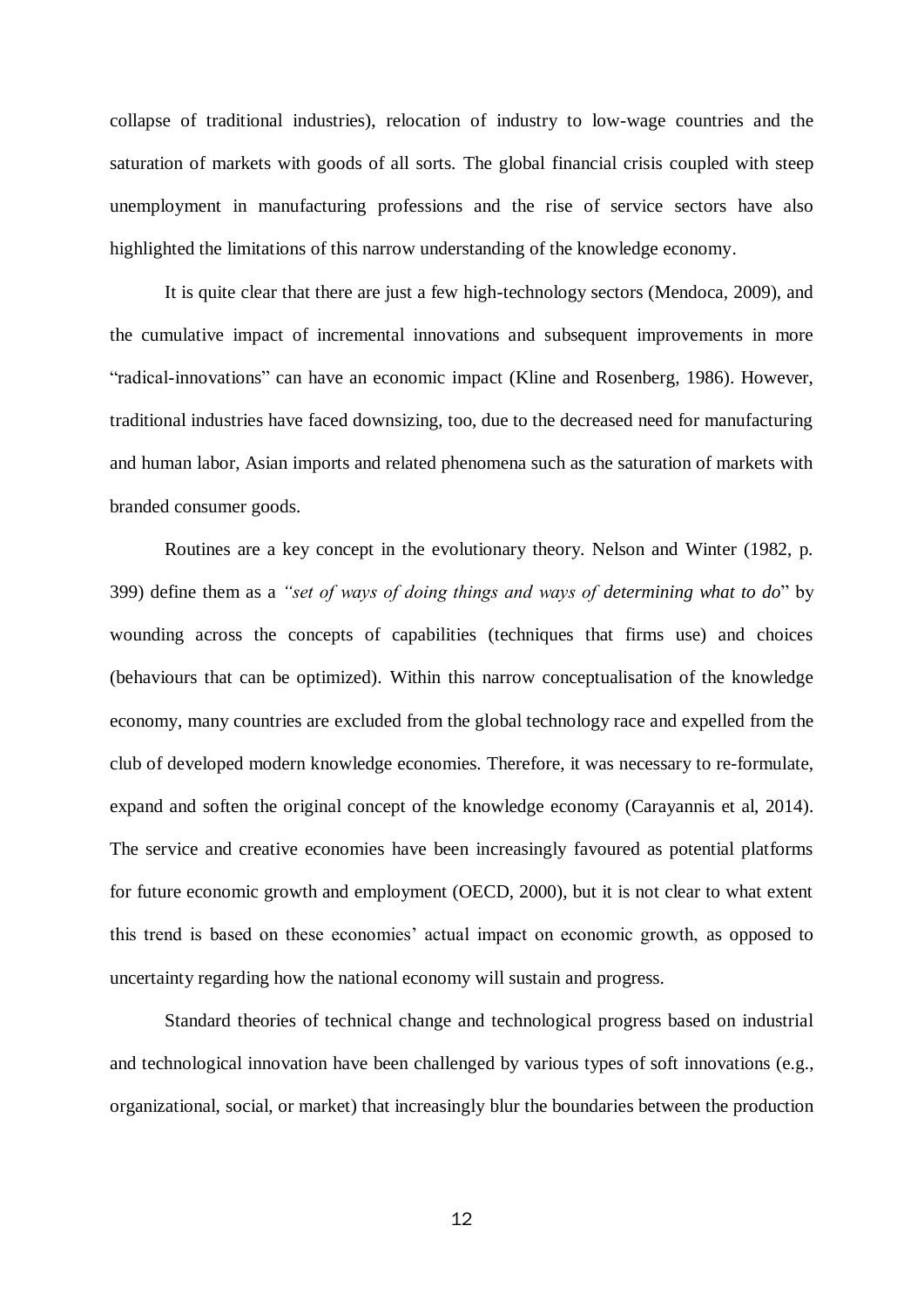and service sectors. There is a common perception that innovation is in crisis while the "future trends in innovation in most developed countries are uncertain" (OECD, 2012).

However, abandoning the "unrealistic" notion that science-based innovation could drive growth in the majority of countries has produced an unexpected result: the intangibles of scientific research that previously drove technological progress have been replaced by the intangibles of services and consumer innovations. Freeman and Soete (2007:12) concluded, for example, that technological progress has been more recently associated with knowledge service activities such as continuous attempts at ICT-based efficiency improvements in areas such as the financial and insurance sectors, the wholesale and retail sectors, health, education, government services, business management and administration.

The substitution of "service intangibles" for "knowledge intangibles" revises the original notion of innovation and enables the replacement of the knowledge economy with the service economy. The evolution of the concept of innovation and the knowledge economy are most visible, although still not dominant, within the frameworks of the creative and culture economies, which identify knowledge with creativity. The jump from scientific creativity to creativity in various other creative sectors is visible in the domains of entertainment, personal consumption and dematerialized consumer innovations such as Facebook, Twitter or Instagram.

This re-conceptualization started within mainstream economics, which abolished the classic definition of innovation as "the first application of science and technology in a new way, with commercial successes" (OECD, 1971:11) in favor of much broader one based on the Kline Rosenberg chain-linked model of innovation, which takes into account the nontechnological aspects of innovation (Adam, 2014:9). From a practical point of view, the Frascati manual (OECD, 2002), which measured research inputs into innovation, was complemented by the Oslo Manual (OECD, 2005:46), which focused on innovation outputs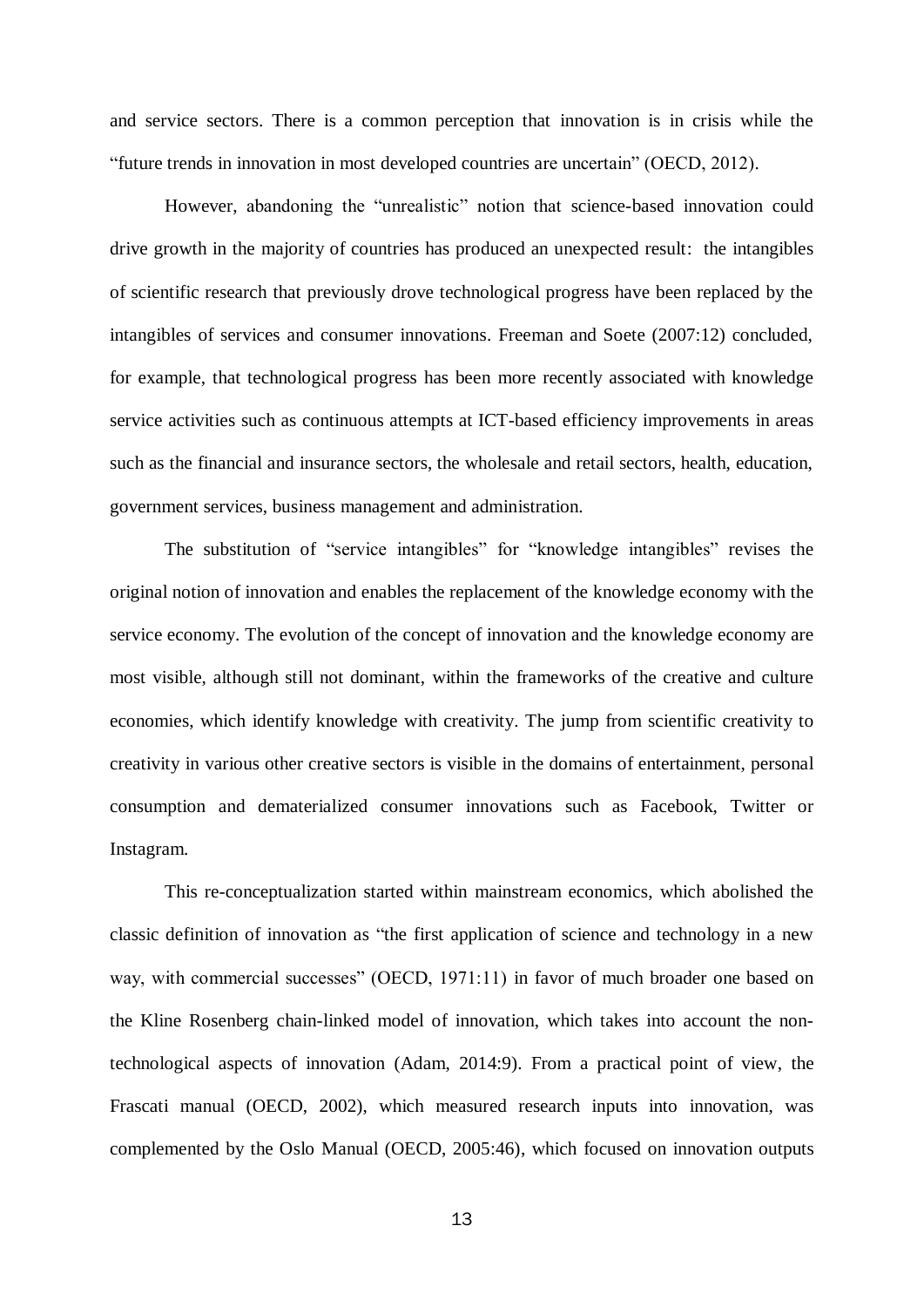(Godin, 2011) and, in its latest edition, has broadened the definition of innovation to include organizational and marketing to ensure that policymakers take non-technological aspects of innovation into account (Godin, 2008).

This is not to deny the need for a broader definition of innovation that encompasses various types of non-research-based and incremental innovations (which are achieved primarily by growing sector of small firms), but rather, to demonstrate how deemphasizing technology innovation paved the way for re-conceptualizing the intangibles that represent the substance of the knowledge economy. This revised definition of innovation has been applied in composing the Community Innovation Survey, the European Commission's official instrument for measuring the innovation performance of its member states. The latest survey (CIS 6) reveals that marketing or organizational innovation prevailed over product or process innovation (Uppenberg and Strauss, 2010).

Furthermore, the chief models that the European Commission uses for reporting on state-ofthe-art of innovation performance among EU members—the Innovation Union Scoreboard (IUS) and its predecessor, the European Innovation Scoreboard (EIS)—are both focused on a rather colorful and arbitrary compilation of indictors that have been roundly criticized (Adam, 2014). These models assume that all indicators have an equal effect on national innovation performance, regardless of their technological embeddedness or research intensity. They reflect a general departure from the original concept of knowledge economy towards a changed conception that relativizes the importance of R&D and technological innovation in economic growth.

#### **5. What is knowledge in the knowledge economy?**

The most challenging question is how service innovation (and not technological innovation) came to be uncritically accepted as the primary driver of economic growth. This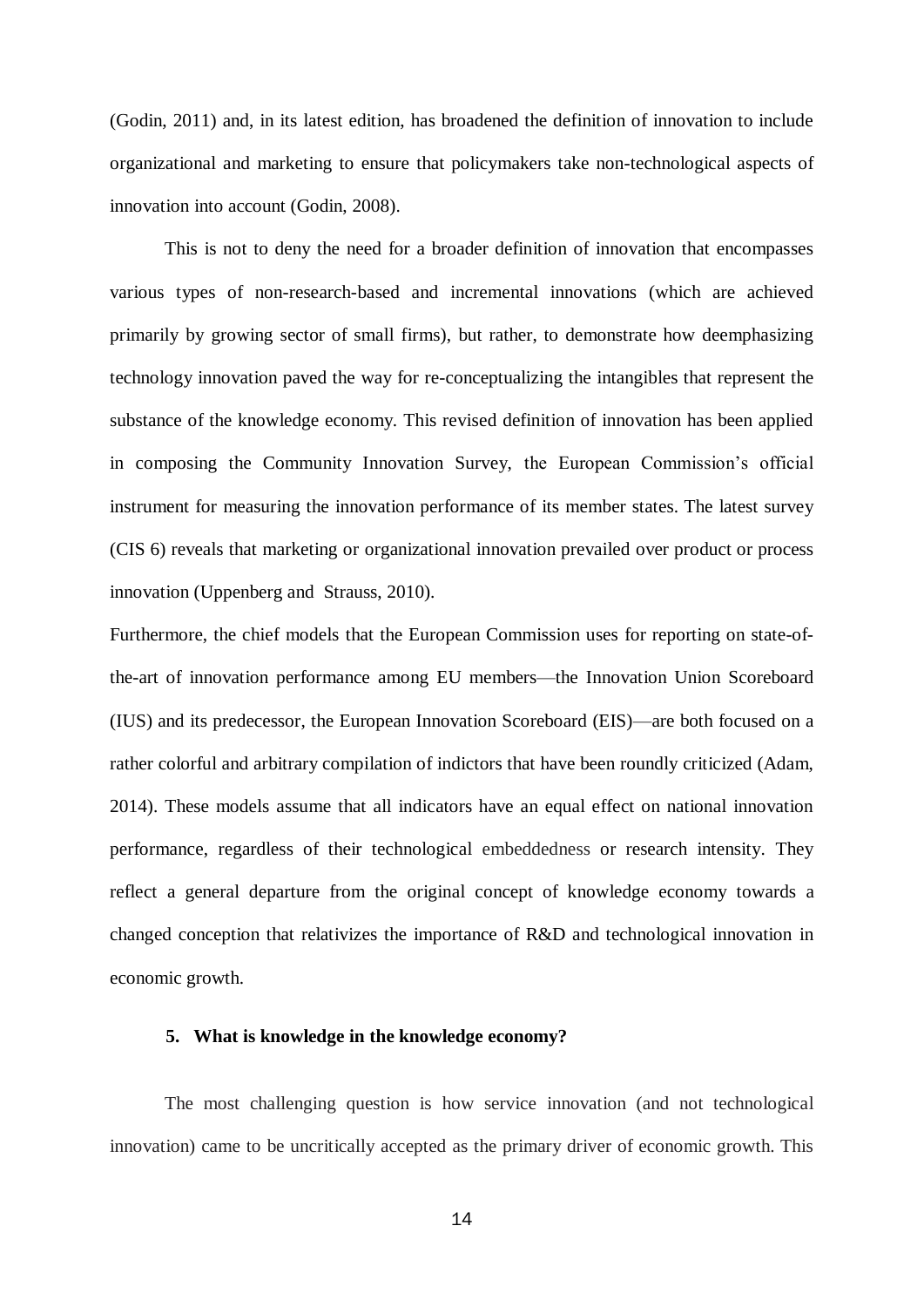historical turnaround has resulted in the privileging of different types of current intangible economies that more or less ignore scientific research and technology as factors in growth and employment. These economies change the original notion of the knowledge economy, enabling it to evolve into more intangible or light economy. Several examples of these intangible economies can be identified (Author, 2012): the new ICT-based economy (OECD, 2000a), the weightless economy (Coyle, 1997; Quah, 1999), the creative economy (Howkins, 2001), the cultural economy (Hesmondhalgh, 2013), the financialized economy (Krippner, 2005:174) and the service economy (Maglio, Kieliszewski and Spohrer, 2010).

Today, the service economy tends to be viewed as a replacement for the knowledge economy, which creates many socio-economic changes whose full consequences remain unknown. However, a problem arises when trying to define what the "knowledge" referred to in these different types of intangible knowledge economies actually is. A short overview of the main drivers for each one can help define their specific knowledge bases and illustrate the substantial difference between the original knowledge economy and its successors.

# *Preposition 5*. *The service–type economies provide a new epoch of the knowledge economy but it cannot be equated with it.*

The economies listed previously are notable for their post-industrial character and lack of emphasis on material (i.e., primarily industrial) production in favor of other intangible factors. In such economies, company assets do not consist of "land, labor and machinery" but rather the creativity, knowledge, skills, learning, information, intellectual property rights, good will, ideas and other similar soft factors that, in fact, underpin the original concept of the knowledge economy as well.

*The new economy* is often equated with the Internet economy, whose origins lie in the foundation of Natscape (Kogut, 2004:2) and its very successful IPO in 1995. To Godin (2004), the concept of the new economy arose from the growth project (OECD, 2000a)

15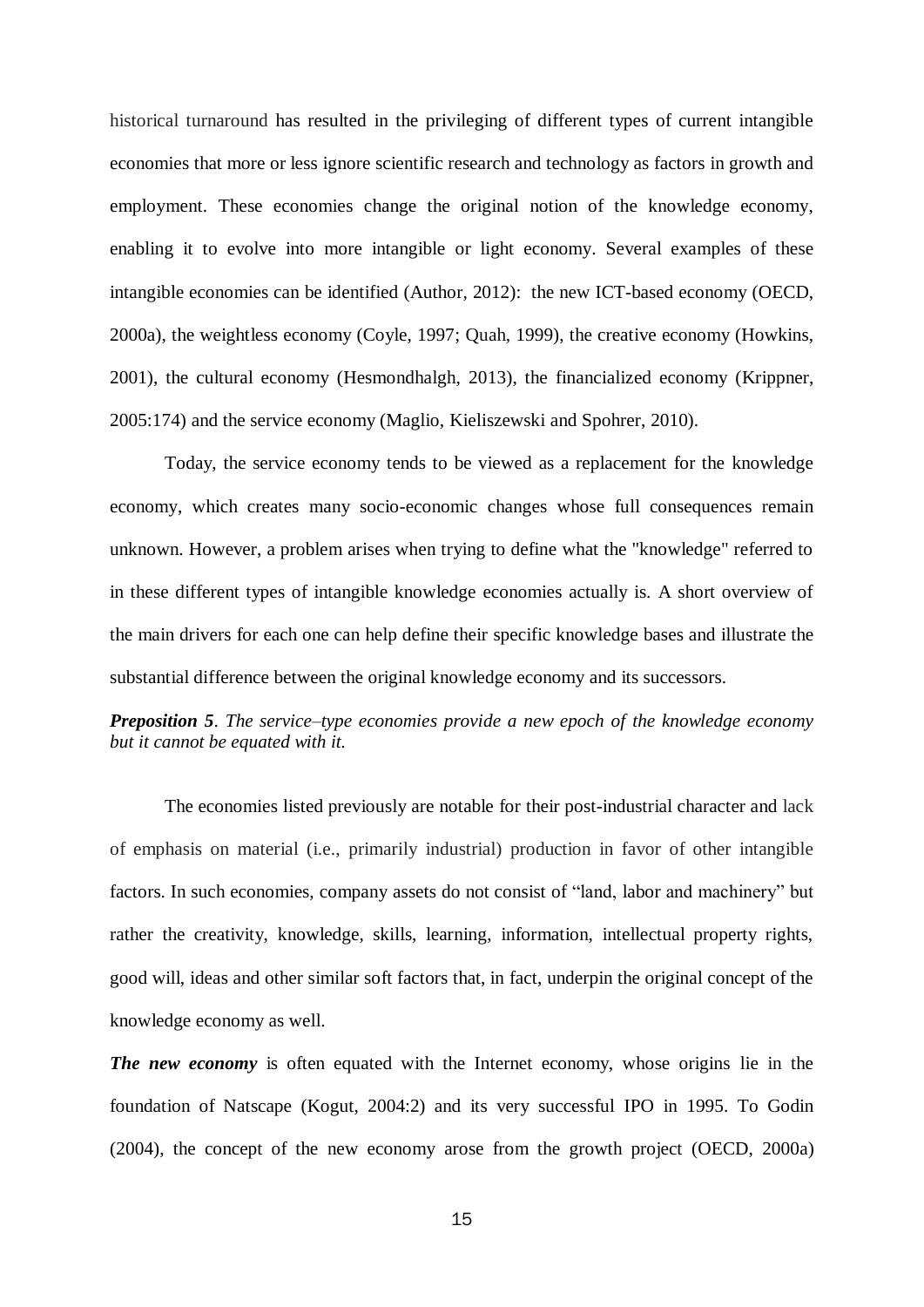inspired by the strong economic performance of the United States in the 1990s. Although the popularity of the new economy faded somewhat after the crash of the Internet bubble in 2000, ICT has revolutionized most areas of economic and social life and today determines the path of economic growth (Kushida, and Zeeman, 2009). The attitudes about the role of R&D in ICT are conflicting. Although it is commonly accepted that the ICT sector is highly intensive in research and development (García-Muñiz and Vicente, 2014) others hold that contribution of the ICT sectors to European countries in the period 2000-2005 was weakening and slowing economic growth due to the loss of export advantages and technical change related to the lower intensity of the R&D activities and weaker linkage to the other emerging countries, especially in Asia" (Rohman, 2013, p.396). The new ICT based economy provides a ground of the knowledge economy but it cannot be equated with it.

The concept of the **weightless economy** is pioneered by Danny Quah (1999) whose understanding of dematerialized economy was quite different from the standard perception of knowledge economy driven by high-tech and scientific research. He challenges the idea that knowledge in economic life is always identical with knowledge in science and technology. The weightless economy is characterized by "knowledge-products, i.e., commodities whose physical properties resemble those of knowledge, regardless of whether the commodities themselves contain significant amounts of knowledge as traditionally understood"(Quah, 1999:2). The weightless economy draws strength from consumers who are not ivory-tower academics or managers but rather, for the most part, ordinary people who are "caught by globalization pushed hard against the chalkface of technical progress"(Quah, 1999a). The main value of commodity comes, it is argued, from its "'weightless" attributes derived from its design, its brand, image, the way in which it is marketed or individualized to the customers' desire. Besides the Quah's influential works, the book by D. Coyle (1997) "*The*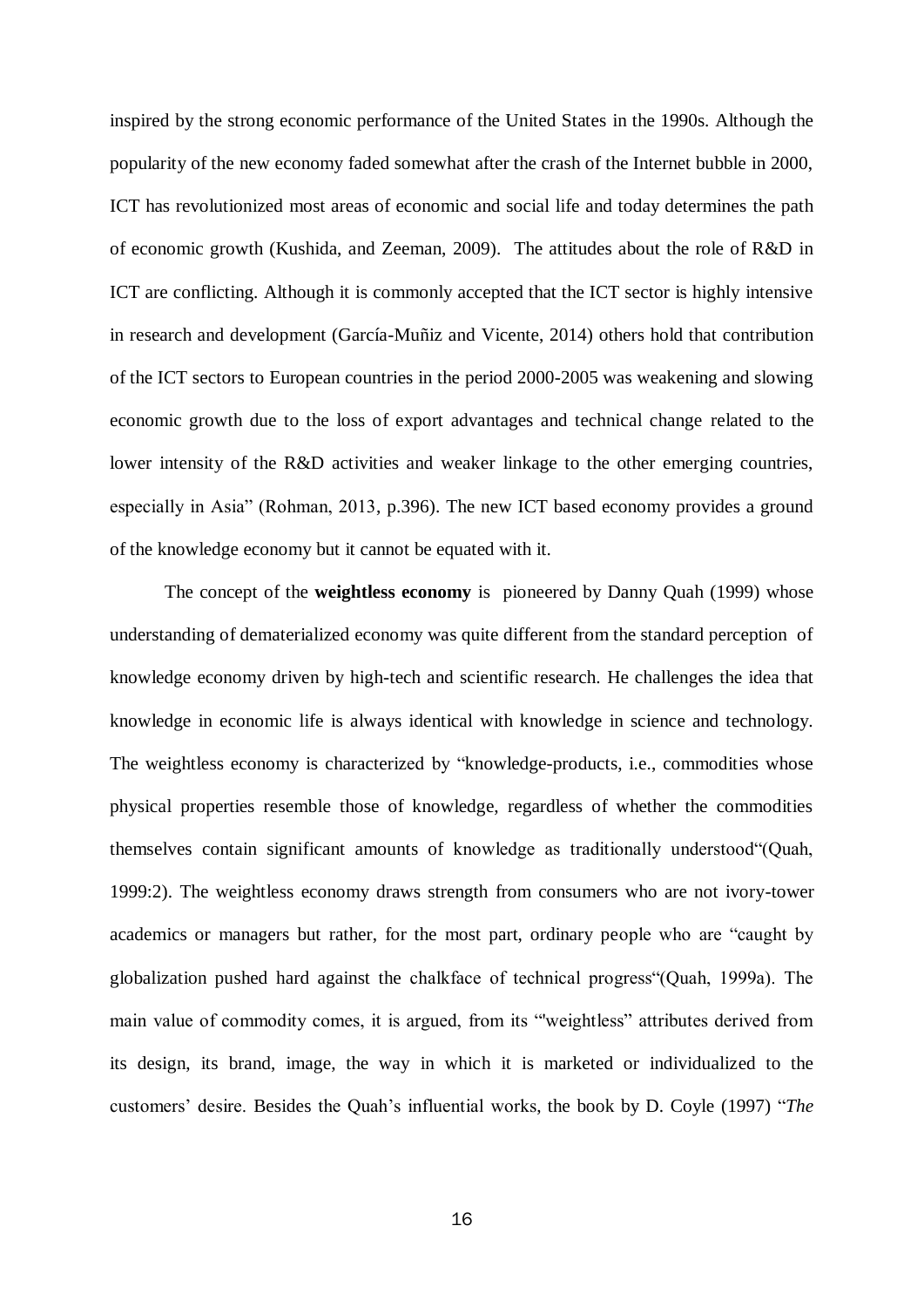*Weightless World" is referred to as the first book to map an economic world that has been turned upside down by digital technology and global business*."

*Preposition 6. Creativity and introduction of new business models are the most meaningful source required for growth. Cultural and creativity-based competition is highly attractive since it is abundant by jobs and does not require long-term technological accumulation, painstaking learning, large investments or mastery of advanced technical skills in the natural and technical sciences. Even the least developed country has a chance to compete by virtue of its brainpower or, to use a broader term, human creativity. However, its sustainability and consequences on growth remain unknown.*

In contrast with the weightless economy, whose influence on economic theory and practice has been limited, the **cultural economy** (Hesmondhalgh, 2013) and **creative economy** (Florida, 2002; Howkins, 2001) have exploded, transitioning from representing a relatively insignificant portion of economic life to becoming major players in advanced economies since the 2000s, when culturalization of the economy become a key to success in crowded and competitive markets (Pratt and Jeffcutt, 2009).

These economies' strengths include 1) annual growth rates of between 5% and 20% in cultural industries, as estimated in OECD countries and 2) their huge potential to create employment, exports and growth (European Commission, 2005a). The expected economic benefits of culturalization are rooted in the nature of cultural and creative activities, which are labor intensive, foster innovation and individual entrepreneurialism, and are widespread (as they do not depend on an individual's specific technical, scientific or expert abilities). Regardless of the semantic, historical and conceptual differences between these industries (Hesmondhalgh, 2008), the creative and cultural economies include a colorful bundle of artistic sectors such as the visual arts (e.g., painting and sculpture); performing arts (e.g., theatre and opera); heavily industrialized sectors such as advertising and marketing; software; broadcasting; film; the Internet; fashion; design; artistic crafts; and architecture, as well as research and scientific activities. The early effort of the European Commission to analyze the socio-economic impact of the cultural sector in Europe has resulted in a comprehensive study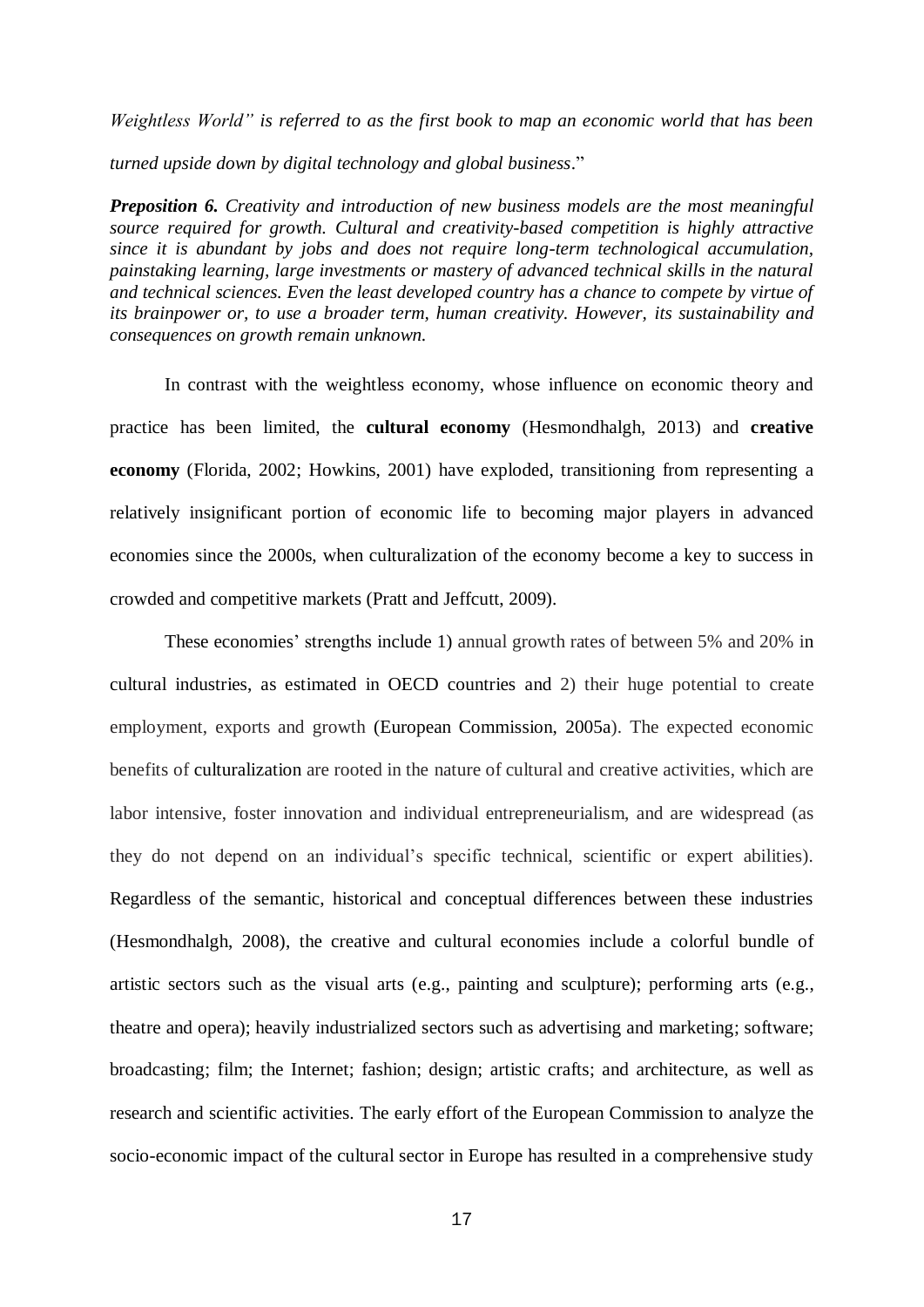"The Economy of Culture in Europe" (European Commission, 2006) and since then has become a part of the regular monitoring within the Extension of the European Cluster Observatory. The latest report emphasizes the great significance of cultural and creative industries for economic growth in the EU and promotes rhetoric that "innovation is increasingly driven by non-technological factors such as creativity, design and new organizational processes or business models" (European Commission, 2013a:13).

The weightless, creative and cultural economic models suggest that individuals are able to earn livelihoods and even grow wealthy simply by using their spirit, creativity and new ideas to produce immaterial (as opposed to physical) products. In fact, the aforementioned economies do not acknowledge an essential economic difference between scientific/technological knowledge and the products of the human spirit; scientific breakthroughs and mathematical theorems are judged as equivalent to human creations such "trash" TV shows, blockbusters and rock concerts in terms of their impact on socio-economic development. To Quah (1999a:6), for example, "*Lara Croft Tomb Raider is a weightless knowledge-product that we enjoy or we sell - its economic and physical properties make it a prototypical product in the new hi-tech knowledge-intensive economy".*

It cannot be denied that the weightless, cultural and creative economies are rather appealing by virtue of their "non-elitist" character and independence from high technology, which excludes less economically and technologically, developed countries from current global economic trends. Opponents of the weightless economy point to a lack of evidence that creative economies are sustainable or can solve the problem of unemployment and falling production by promoting the creation of low-paid, low-skilled jobs (Oakley, 2004; Witt, 2013) and neglect of knowledge based services (Miles, 2005) in parallel. Moreover, encouraging the acquisition of trivial skills can bring about a number of negative consequences and unintended social and cultural phenomena, such changes in value systems,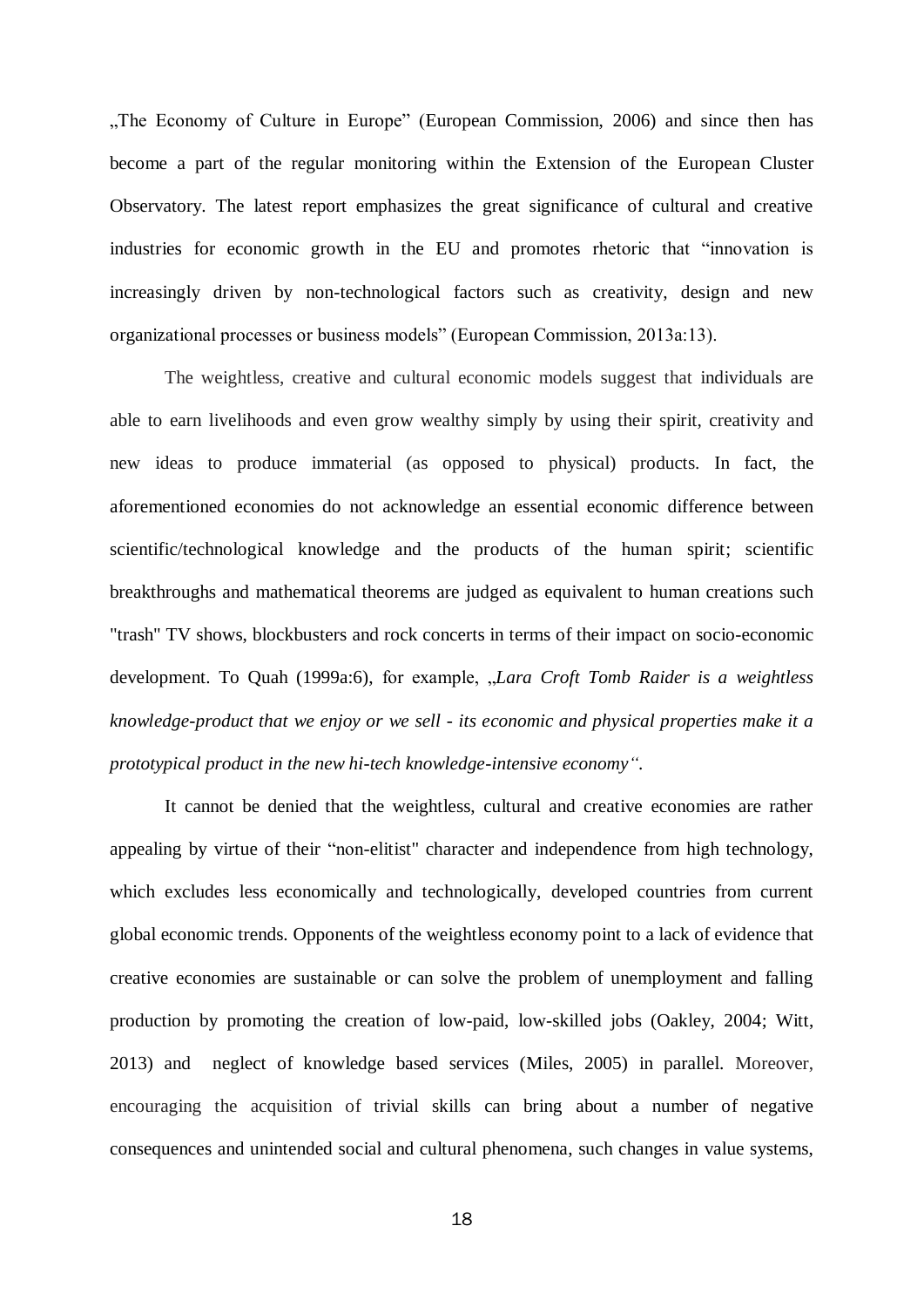lifestyle, or work ethic or social exclusion (i.e., by broadening the gap between the low-skill jobs and techno-managerial elites).

The erosion of the knowledge economy has been accelerated by the appearance of the financialised economy, in which "profit making occurs increasingly through financial channels rather than through trade and commodity production" (Kripner, 2005:174). Although this phenomenon cannot be elaborated upon here, it should be noted that financialization further eroded the concept of the knowledge economy because many have attributed the intangibles inherent to the financial sector (e.g., securities, bonds, and premiums) and the negative features of financialization (such as public debts or the real estate bubble) to the knowledge economy as the dominant socio-economic paradigm in which we presently live.

#### **6. A Roadmap for Addressing the Knowledge Economy to Service Economy**

The evolution of the concept of research-driven innovation and change of the original notion of the knowledge economy culminated in the appearance of the service economy. Service economy is implicitly equated with knowledge economy because the investment in intangibles such as research and innovation is simply identified with the investment in services as just another form of intangible intellectual or mind production. Since technological progress have diminished the need for manufacturing and human labor many politicians strongly support services as a way to combat unemployment and the overall difficulties caused by globalization and de-industrialization. However, the global financial crisis helped to expose the hidden weaknesses and the deep–rooted conflicts inherent to the service economy. Growing social and economic inequalities, persistently rising unemployment, the weaker competitive position of most EU countries and a lack of perceived gains in wellbeing are some illustrative examples. It is estimated, for example, that 114 million people in the EU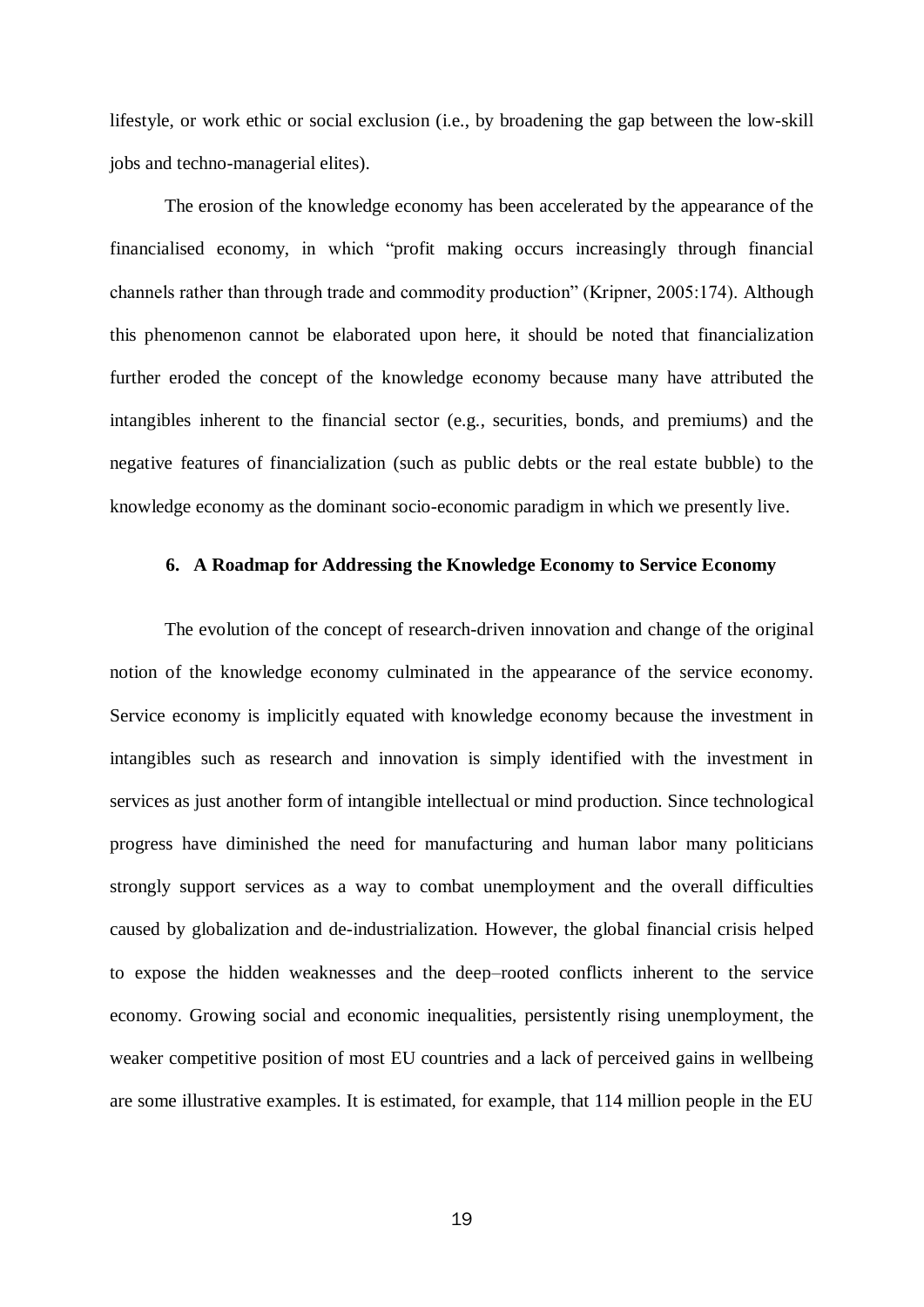(i.e., 23 % of the EU population) were at risk of poverty or social exclusion in 2009 (European Commission, 2011a).

A modest but growing number of analyses argue that it is necessary to pay more attention to deconstructing the myth of service economy (Jansson, 2009; Oakley, 2004; Ketokivi, 2009), including its structural deficiencies (Wölfl, 2005) and the fallacy (Solberg Søilen, 2012) arguing that the service economy is not sustainable in the long run.

*Preposition 7. The processes of learning and research in service innovation are quite different from those found in industrial innovation, which is based primarily on the achievements and methods of the natural, technical, and biotechnical sciences and engineering*.

Some argue that the service economy is nothing but a statistical illusion, a myth of high-tax welfare states (Jansson, 2009) generated by mistakenly dividing the economy into goods and services instead of according to the nature (i.e., material or immaterial) of the final output. The latter method reveals the dependence of services on production and reimagines the conventional share of services and goods in the economy (Jansson, 2009:186). A significant portion of the service sector is composed of the health, education and social care sectors (HEC), which are basically provided free of charge (the services under its umbrella are funded either by market-based services or manufacturing). The growth of low-value-added services threaten the HEC and welfare state, a fact that is already evident in less developed countries with small production bases. Above all, overestimation of services threatens the research and education sectors, which are mostly funded by constantly declining public resources, and therefore diminishes the basis of the knowledge economy.

Services are often perceived as characterized by low knowledge intensity (Wölfl, 2005) while, by contrast, modern manufacturing (not only in high-tech industries, but also low- and medium-tech ones) creates and deploys many forms of knowledge that are relevant for production, including basic science results (Hirsch-Kreinsen, et al, 2003). Service innovations reduce the need for R&D and education, particularly in technical and scientific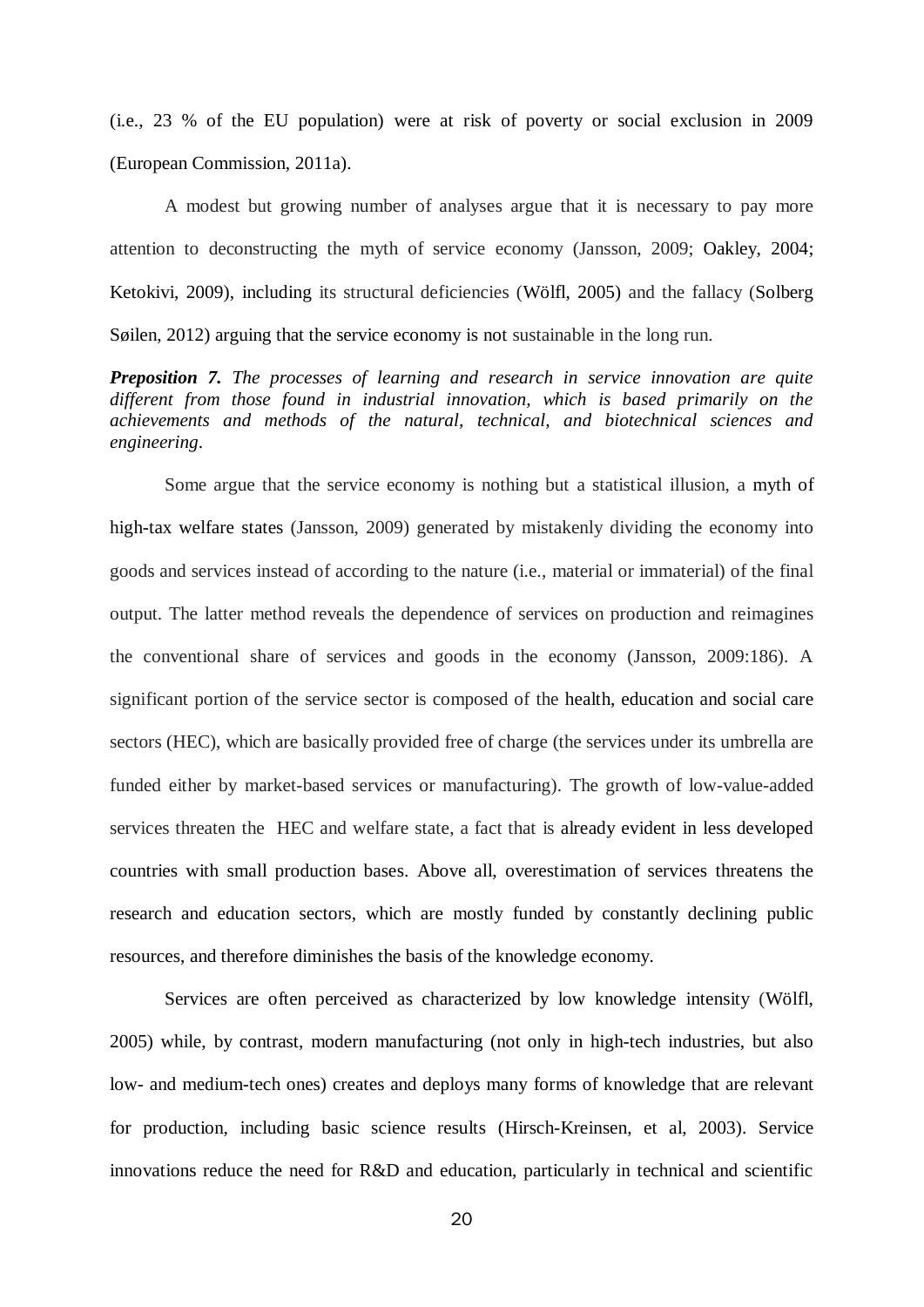fields, and thereby lessen the "epistemic base of technique" (Mokyr, 2003). R&D and manufacturing are physically collocated and a tendency for unbundling them (for example, by relocating production to low-wage countries) is possible for some companies but for many others is simply a post-industrial myth (Ketokivi, 2009).

With the exception of knowledge-based, highly professional services such as those found in the financial or health care sectors, service innovations primarily require low–wage, low-skill, routinized work and thus lead to the deskilling or 'McDonaldization' of society (Gatta at all, 2005). Coupled with a number of unemployed in the EU that hits a new height of 26.9 million in September 2013 (European Commission 2013b:36) it leads to the precarious and a non-standard "flexible" employment that is poorly paid, insecure and unprotected (Standing, 2011). Coyle (1997) states that much of the growth in jobs will occur in sectors within the social economy, such as individual communities, social and personal services, charities, etc. which was confirmed by the share of 29 % of GDP expenditures in the EU on social protection recorded in 2011 (Eurostat, 2013).

In Europe, according to Eurostat<sup>2</sup> the proportion of low-wage earners has been either in the steady state or increased over the period 2006-2010 in many countries, especially the old western economies, such as the UK, Austria, Germany and Italy. The highest proportion of low-wage earners among the employed are in the services sectors, such as accommodation and chattering (44%), administration (40%), and wholesale (25%), followed by the arts (23%), real estate (13%), industry (13%) and, ICT (5%).

In analyzing the U.S.'s competitiveness in the knowledge economy, Tassey (2004) draws several conclusions that are important for considering the role of research and education in the knowledge-based economy. First, knowledge-based services, which are usually perceived as a way to escape economic stagnation, are at risk due to decreases in

**.** 

<sup>2</sup> Eurostat table code: earn\_ses\_pub1s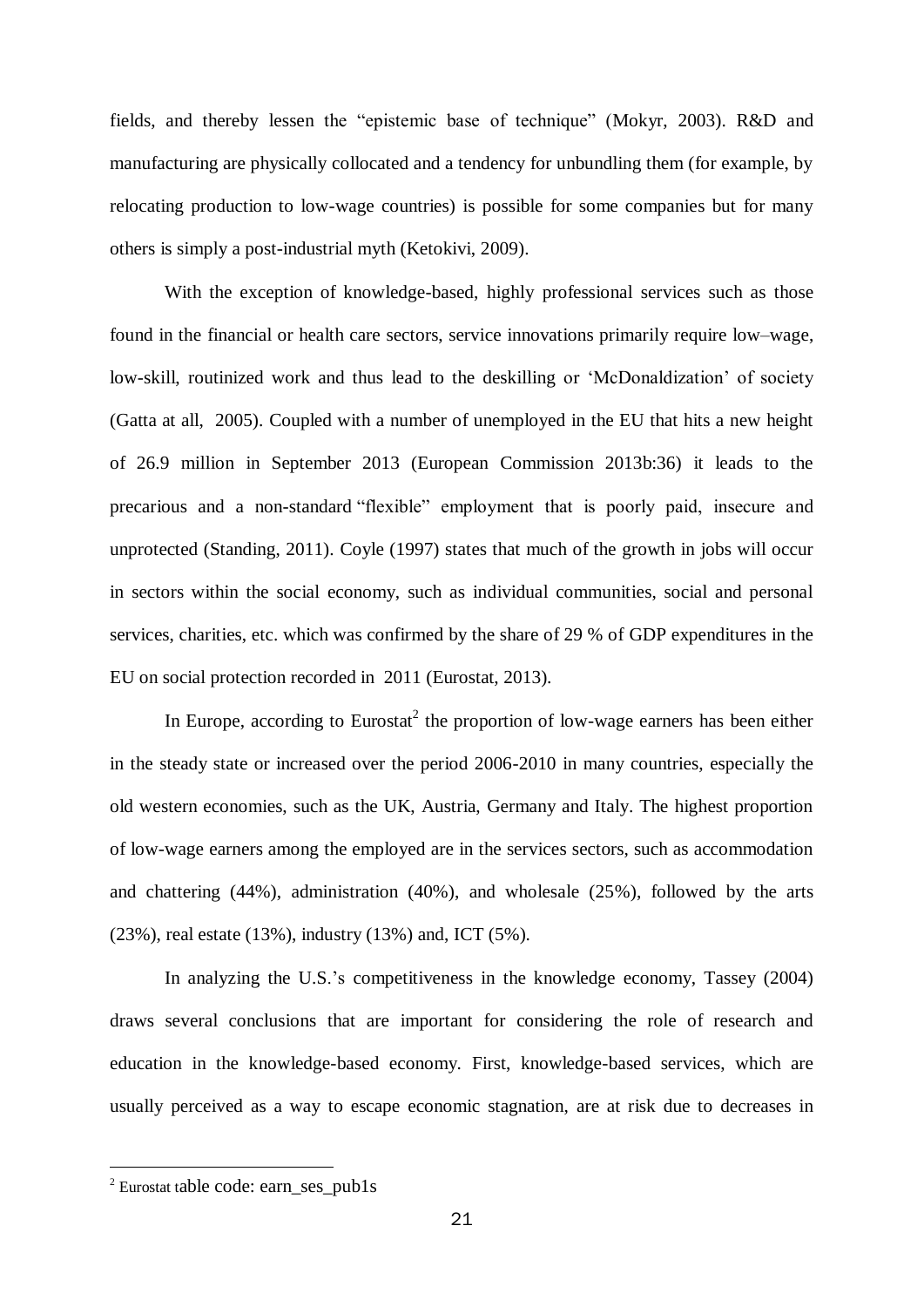production, as they typically represent the final stage in a system of products related to consumption (e.g., communication, marketing, or trade). Second, manufacturing is critical to an advanced economy's long-term growth and will continue to be so for the foreseeable future. Third, companies must conduct R&D to create or absorb technologies from external resources. Additionally, industry has important spillover effects because it is based on constantly emerging new technologies and innovations and, therefore, encourages scientific research, technological accumulation and learning. Overreliance on services leads to a vicious circle in which a decline in industry reduces innovation, research capacities and educational needs, which in turn has a negative impact on industry.

R&D and education that are embedded in technological innovation and industrial production are still substantial contributors to the material reproduction of economies and societies, and they represent critical factors in the knowledge economy (Gambardella and McGahan, 2010).However, analyses of the EU's competitiveness with respect to overall research and innovation revealed that it has been progressively declining over the last decade, particularly in the private business sector, which is especially worrying (European Commission, 2011:15). It is important to stress that, without structural changes in the research and innovation sectors (Heger and Rohrbeck 2012), the EU economy and its future economic competitiveness with respect to high-value-added products and services may be at risk. That said, it is rather encouraging that, after the decades in which industry's share in the European GDP fell sharply, there are broad initiatives for rebuilding the industrial ecosystem (European Commission, 2012b).

 *Preposition 8. The knowledge intensive business services (KIBS) and high-and medium-high technology manufacturing sectors while of growing importance, remains smaller in the aggregate than other parts of the economy; it calls for reconsidering of scientific research and technological innovation for economic growth.*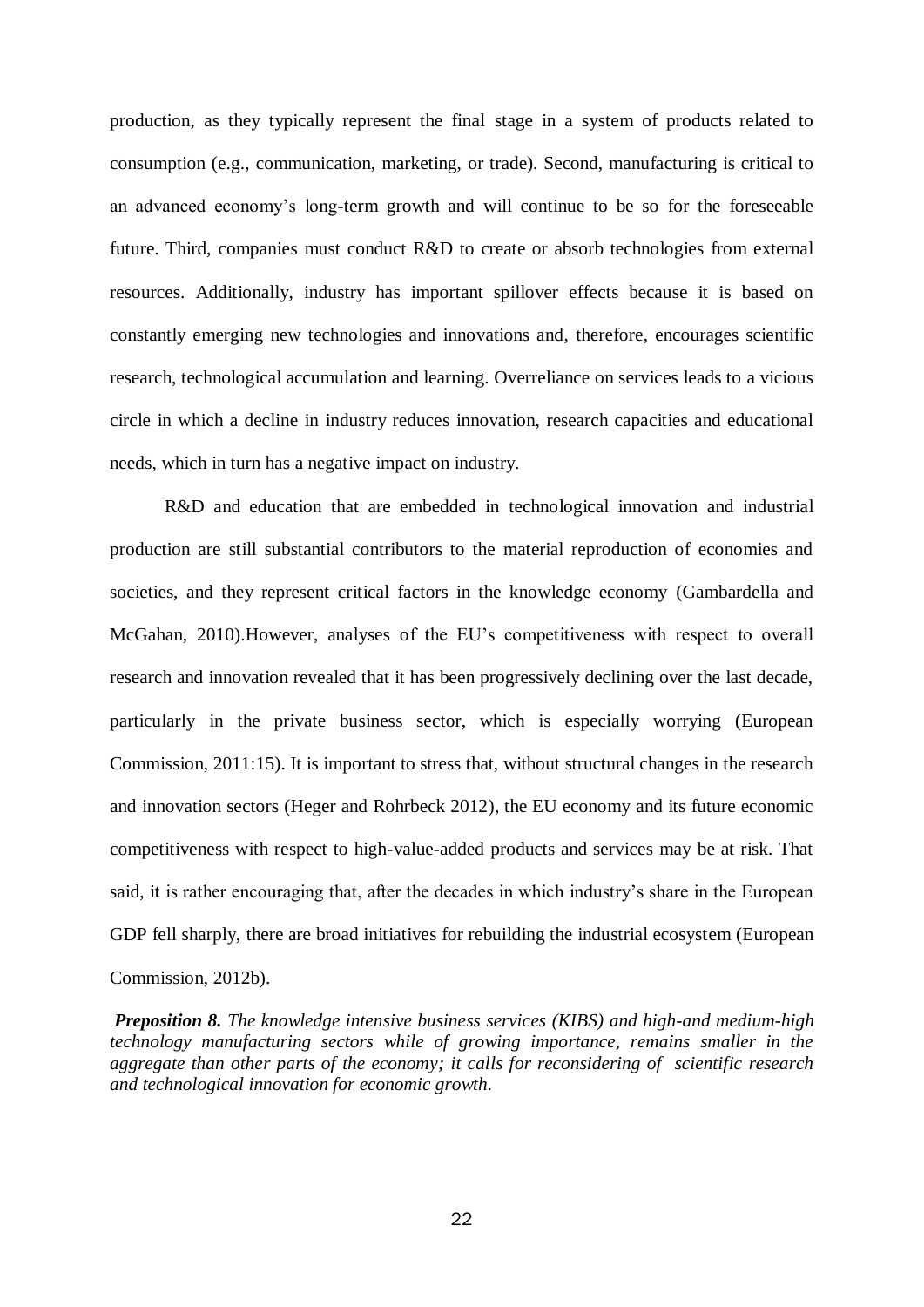According to EUROSTAT the share of knowledge intensive activities (KIAs) represents a respectful 35.6% of total employment in EU 28 in 2012 while the share of knowledge intensive services (KIS) amounts to 39.2% in 2013. However, more detailed insight reveals that KIA and KIS do not apply the standard criteria of research intensity used to define the high to low-tech industries based on R&D expenditures by sectors as defined by OECD (2011). By contrast, they involve a colorful bundle of jobs which ranges from more creative/cultural activities (e.g. broadcasting, motion picture, entrainment, tour operators) to more intellectual activities like information, legal and financial service, etc. Yet these activities are presumably quite common and does not require special expertise scientific research base.

On the other hand, knowledge intensive activities in business industry (KIABI) including knowledge intensive business services (KIBS) represent a modest 10–25 % of total employment in the large majority of EU countries in 2012, with 13.8 % in the EU on average<sup>3</sup>. Similarly the high and medium-high technology manufacturing sectors employ only 5.6% of total employment in EU 28 in 2013. These data illustrate the need not only for improvement of vague and somehow misleading definition of knowledge intensive sectors but also a need for reconsidering the role of scientific research and technological innovation in gaining a new momentum to economic growth and social development.

# **7. Conclusion**

An investigation into the historic and conceptual roots of the knowledge economy reveals that the original concept of the knowledge economy in Europe has evolved since the 2000s due to the restructuring of global economy from manufacturing towards services supported by the paradigm shift in both the concept of "knowledge economy" in general and

**.** 

<sup>&</sup>lt;sup>3</sup> Eurostat table code: htec\_kia\_emp2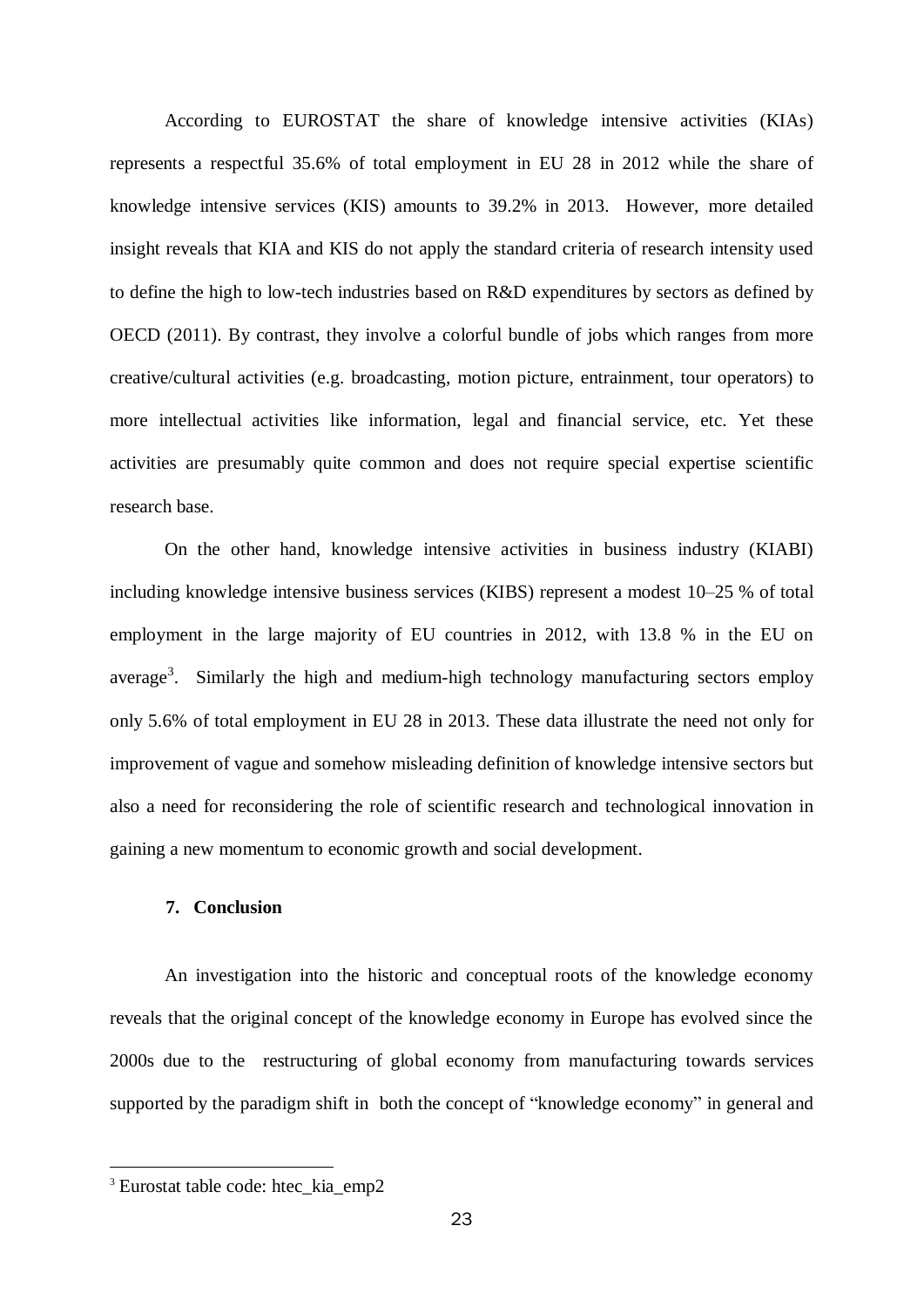"knowledge" in particular. These circumstances have questioned the European Union's ability to transform into a highly competitive knowledge-based economy, but the precise cause of the failure is debatable. Analysis has identified several factors that could explain this lag in Europe's international competitiveness. On a general socio-economic level, these reasons could include banking system dysfunction; severe fiscal austerity; high debt; reductions in key demographics; a decreased demand for goods; declining exports; real estate bubbles, etc. (European Commission, 2011). In the specific areas of research and innovation, the most common deficits included low investment in R&D, weak innovation capacities, a lack of human capital, a low rate of entrepreneurship, a low rate of ICT adoption (European Commission, 2011 and 2012a, Johansson et al, 2007). By contrast, the Knowledge for Growth Expert Group (K4G, 2007) concluded that "*the R&D deficits appear to be a symptom, rather than the cause of weaknesses in the EU's capacities to innovation*". According to this view, deficits in R&D—and, specifically, the shortage of new technology-based entrants in the EU—reflect the characteristics and dynamics of an enterprise structure.

Change in the understanding of the concept of knowledge from scientific knowledge to services and creativity has been generated through a plethora of new conceptualization of economy such as new/Internet, weightless, cultural, creative or financialised economy which are nowadays commonly understood as a part of service economy. Knowledge economy is implicitly equated through this evolution with service economy because the investment in intangibles such as research and innovation is somewhat uncritically identified with the investment in services as just another form of intangibles driven by human intellectual/mind production as opposed to industrial production. The exchange of "service intangibles" for "knowledge intangibles" transform the original concept of the knowledge economy which was rooted in capitalizing on science as a complex non-linear process of technological innovation towards the service economy rooted in capitalizing the knowledge intensive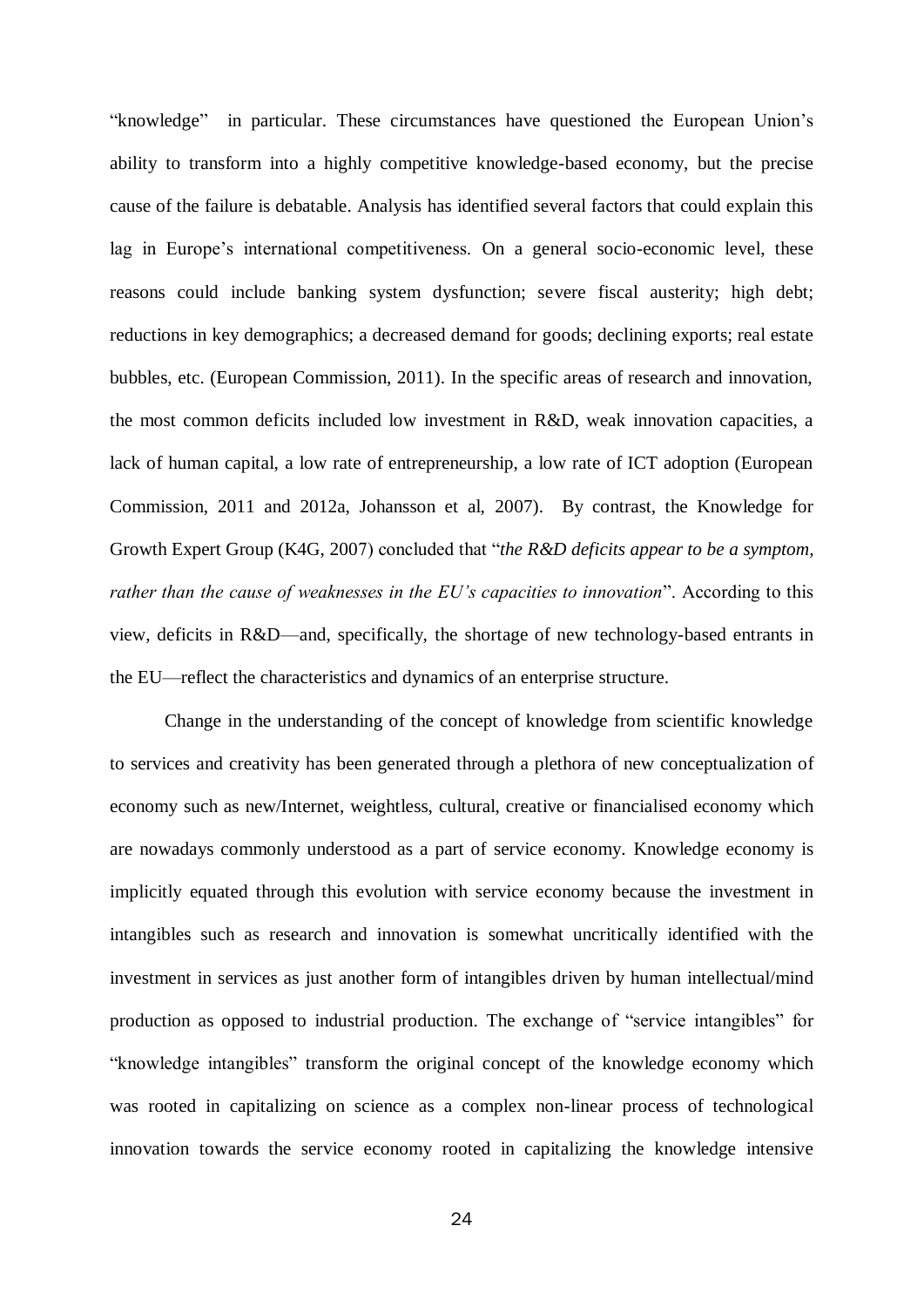activities (KIAs) where knowledge is perceived to be generated not as a product of scientific research but as a service or creative activity. However, KIAs are still rather vague concept in which the role of scientific research and research based innovation is quite weak, unclear and elusive at least perceived through a low proportion of KIABI, KIBS and high- to mediumhigh technologies in economy. Therefore, an uncritical overreliance on services without clear position of scientific research and technological innovation might further weaken the competitive position of the European countries vis-à-vis new emerging economies. It might also create a vicious circle in which a decline in industry generate decline in R&D and educational needs, which in turn worsens industry's decline. This threatens the very foundations of the knowledge economy and requires, thus, reconsideration of the role of scientific research and technological innovation in both service and industrial sectors to gain a new momentum to economic growth and social property.

 It seems that the new endeavors are needed to encourage European economies to transform from low perspective service activities into the knowledge-intensive service economy (KISE) with higher proportion of high tech production and high-tech service sectors. Such activities could reconcile scientific research, technological innovation and service activities needed for dormant knowledge economy to revive.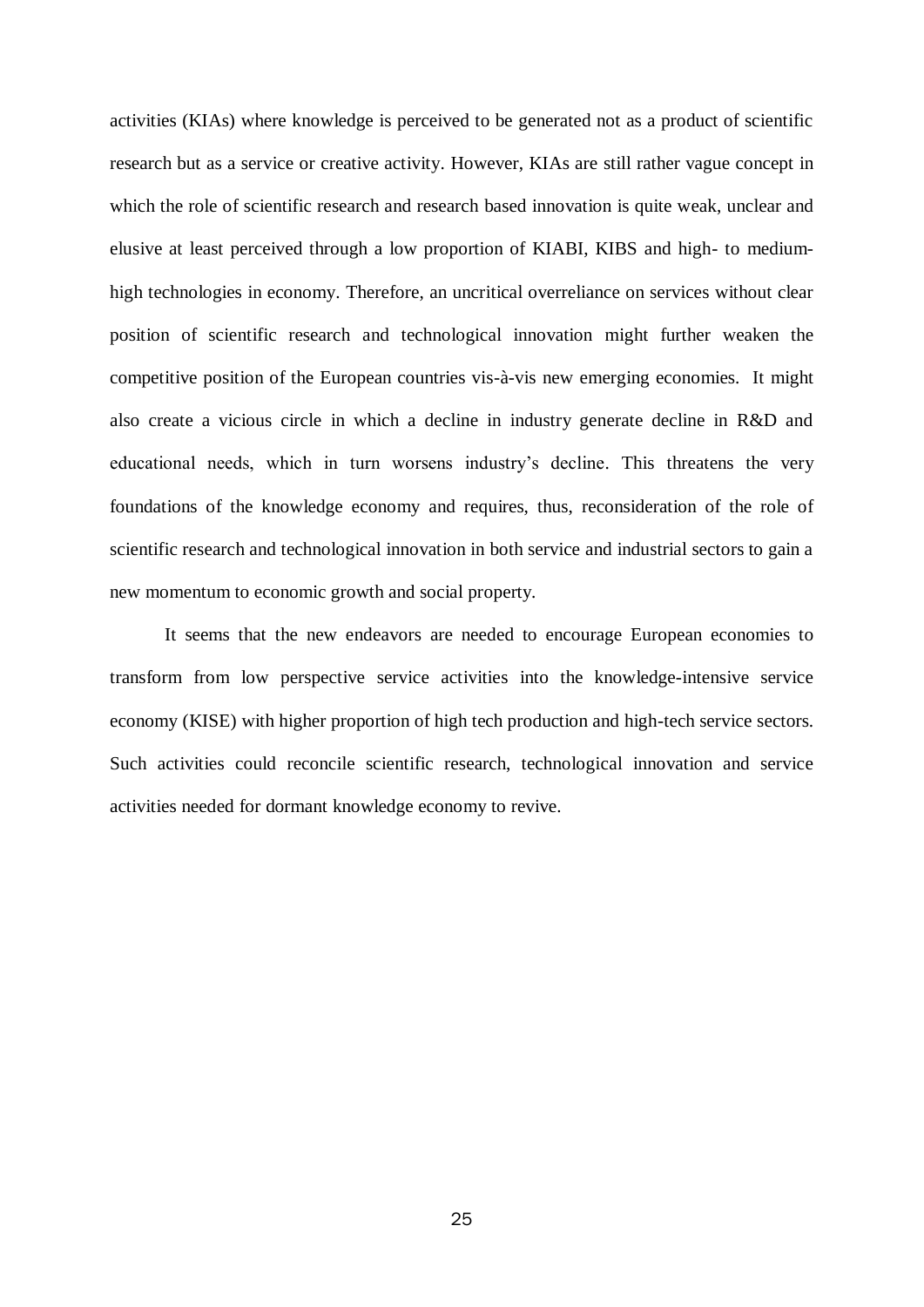#### **References**

- 1. Abramovitz, M. (1989).*Thinking About Growth*, New York: Cambridge University Press.
- 2. Adam, F. (2014). *Measuring National Innovation Performance, The Innovation Union Scoreboard Revisited*, Heidelberg. New York, Dordrecht, London: Springer.
- 3. Antonelli, V. and Fassio, C. (2014), The economics of the light economy: Globalization, skill biased technological change and slow growth, *Technological Forecasting & Social Change*, 87, 89-107.
- 4. Archibugi, D., Coco, A. (2005).Is Europe Becoming the Most Dynamic Knowledge Economy in the World? *[Journal of Common Market Studies.](http://papers.ssrn.com/sol3/papers.cfm?abstract_id=786101##)* 43 (3) 433-459.
- 5. Audretsch, D.B. (2009). The entrepreneurial society. *Journal of Technology* Transfer, Vol. 34, 245–254.
- 6. Bell, D. (1973). The Coming of Post Industrial Society. New York: Basic Books.
- 7. Bell, M., Pavitt, K. (1993).Technological accumulation and Industrial growth: Contrasts between Developed and developing Countries. Industrial and corporate change, 2(2),157-210.
- 8. Block, J.H., Thurik, R., Zhou, H. (2013).What turns knowledge into innovative products? The role of entrepreneurship and knowledge spillovers. Journal of *Evolutionary Economics*, Vol. 23, 693–718.
- 9. Carayannis, E.G., Grigoroudis, E., Sindakis, S., and Walter, C. (2014), Business Model Innovation as Antecedent of Sustainable Enterprise Excellence and Resilience. *Journal of Knowledge Economy*, Vol. 5, No. 3, pp. 440-463.
- 10. Carlaw, K., Oxley, L., Walker, P. Thorns, D., Nuth, M. (2006). Beyond the hype: Intellectual property and the knowledge society/knowledge economy. *Journal of economics surveys*, 20 (4), 633-690.
- 11. Coyle, D. (1997). *The Weightless World: Strategies for Managing the Digital Economy*. Capstone Publishing Limited.
- 12. Dasgupta, P. and David, P. (1988). *Priority, Secrecy, Patents and the Socio-Economics of Science and Technology*. Stanford University, Research Paper. No. 127.
- 13. Dubina, I.N., Carayannis, E.L. and Campbell., D. F.( 2012), Creativity economy and a crisis of the economy? Coevolution of knowledge, innovation and creativity, and of the knowledge economy and knowledge society, *Journal of Knowledge economy*, Vol. 3, No.1, 1-24.
- 14. Drucker, P. (1969.) *The Age of Discontinuity: Guidelines to Our Changing Society*, New York: Harper & Row.
- 15. European Council (2000). Presidency Conclusions, 100/1/00. Lisbon. 23-24 March 2000.
- 16. European Commission (2005). Working together for growth and jobs: A new start for the Lisbon Strategy. COM(2005) 24 Final, February 2.
- 17. European Commission (2006), The Economy of Culture in Europe, Study prepared for the EC, [http://ec.europa.eu/culture/library/studies/cultural-economy\\_en.pdf.](http://ec.europa.eu/culture/library/studies/cultural-economy_en.pdf) Accessed 13 February, 2015)
- 18. European Commission (2005a). The future of Creative Industries: implications for research policy. Fore sighting Europe, Issue 7, 1st quarter 2005, p. 7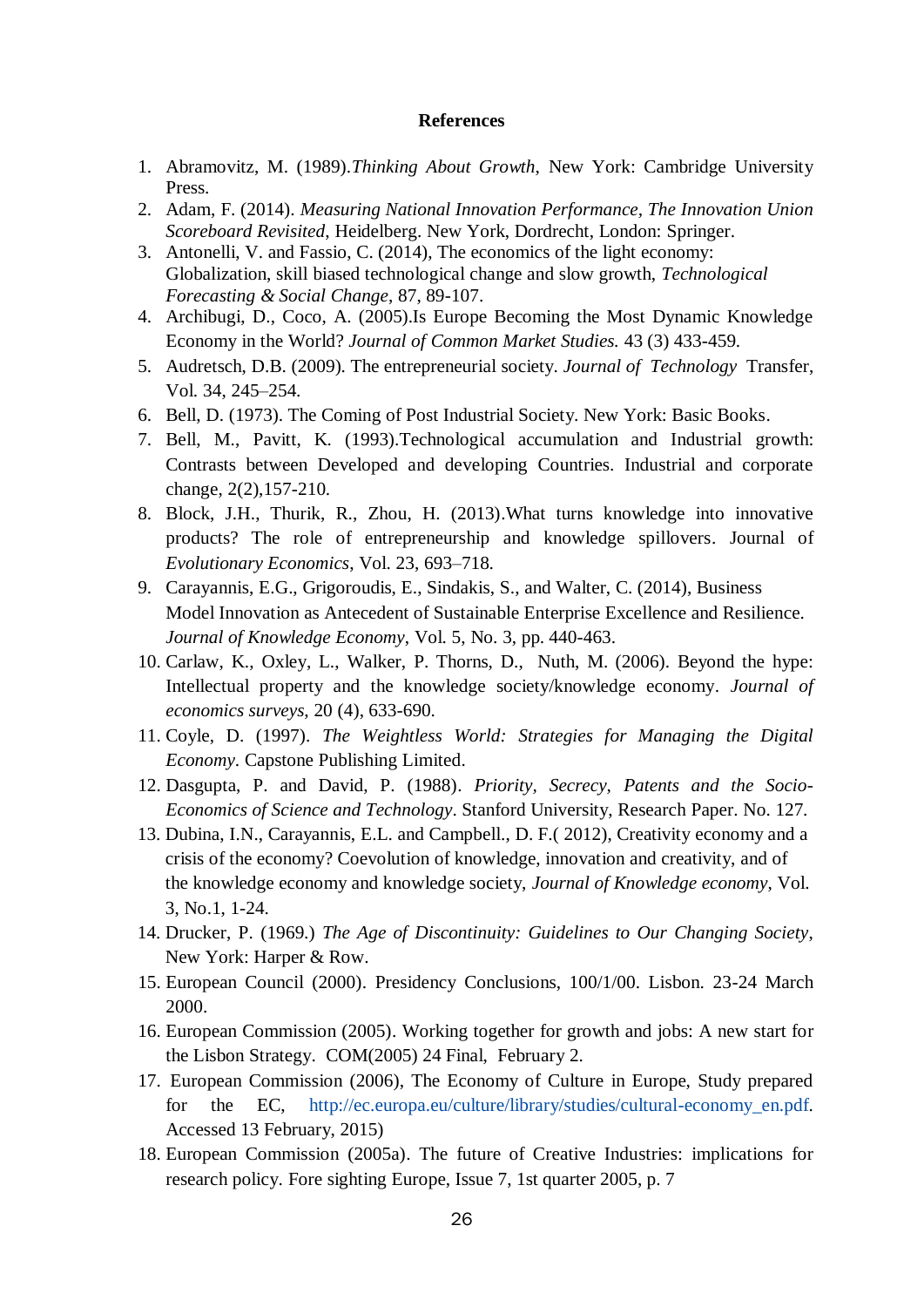- 19. European Commission (2010).Europe 2020 A Strategy for Smart, Sustainable and Inclusive Growth. COM (2010).
- 20. European Commission (2010a). Lisbon Strategy evaluation document. Commission Staff Working Document Brussels, 2.2.2010, SEC(2010) 114 final.
- 21. European Commission (2011). Innovation Union Competitiveness Report, EUR 24211, Brussels.
- 22. European Commission (2011a). Employment and Social Developments in Europe 2011. European Commission**,** Directorate-General for Employment, Social Affairs and Inclusion.
- 23. European Commission (2012). Action for Stability, Growth And Jobs. COM(2012) 299 Final, May,30.
- 24. European Commission (2012a). State of the Innovation Union 2012 Accelerating Change. COM (2013) 149 final, March, 21.
- 25. European Commission (2012b). A Stronger European Industry for Growth and Economic Recovery. COM (2012) 582 final, October, 10.
- 26. European Commission (2013). European Economic Forecast. European Economy 7|2013.

[http://ec.europa.eu/economy\\_finance/publications/european\\_economy/2013/pdf/ee7\\_e](http://ec.europa.eu/economy_finance/publications/european_economy/2013/pdf/ee7_en.pdf) [n.pdf.](http://ec.europa.eu/economy_finance/publications/european_economy/2013/pdf/ee7_en.pdf) Accessed 8 September, 2014

- 28. European Commission (2013b). *Employment and Social Developments in Europe* 2013. Brussels.
- 29. Eurostat (2013). Social protection. *Eurostat News release*, 174/2013, 21 November 2013.
- 30. Florida, R. (2002). *The Rise of the Creative Class*. New York: Basic Books.
- 31. Freeman, C. (1988). Japan: a new national system of innovation? In Dosi, G., et al. (eds), *Technical Change and Economic Theory* (London: Pinter Publishers) pp. 330– 348.
- 32. Freeman, C., Soete. L. (2007). Developing science, technology and innovation indicators: what we can learn from the past". *UNU-MERIT, Working paper series*.
- 33. Gallouj, F., Matthias Weber, K., Stare, M., Rubalcaba, L. (2015), The futures of the service economy in Europe: A foresight analysis, *Technological Forecasting & Social Change*, article in press
- 34. Gambardella, A., and McGahan, A.M. (2010), Business model innovation: General purpose technologies and their implication for industry structure. *Long Range Planning*, Vol. 43, pp. 262-271.
- 35. García-Muñiz, A.S., Vicente, M. R. (2014). ICT technologies in Europe: A study of technological diffusion and economic growth under network theory". *Telecommunication Policy*, 38,(4) 360-370.
- 36. Gatta, M., Boushey, H., Appelbaum, E. (2005). High-Touch and Here-to-Stay: Future Skills Demands in US Low Wage Service Occupations. *Sociology*, 43 (5) 968– 989.
- 37. Godin, B. (2004).The New Economy: What the Concept Owes to the OECD. *Research Policy,* 33 (5) 679-690.

<sup>27.</sup> .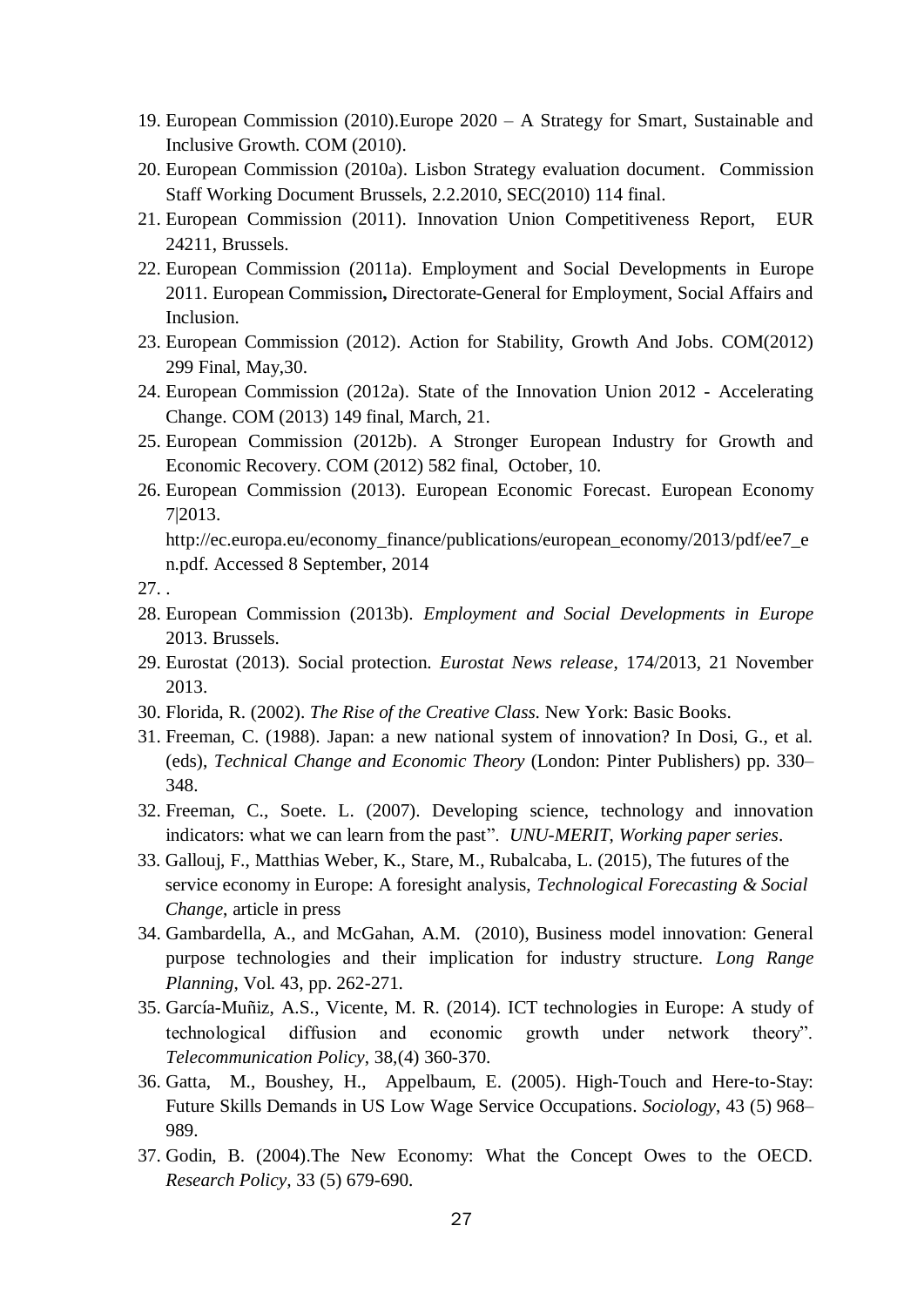- 38. Godin, B. (2008). Innovation: The History of a Category, Working Paper No. 1.
- 39. Godin, B. (2011). The rise of innovation surveys: measuring a fuzzy concept*.* ["http://www.sussex.ac.uk/Units/spru/events/KP\\_Conf\\_03/documents/Godin.pdf.](http://www.sussex.ac.uk/Units/spru/events/KP_Conf_03/documents/Godin.pdf) Accessed 8 September, 2014.
- 40. Heger, T., and Rohrbeck, R. (2012) Strategic foresight for collaborative exploration of new business fields. *Technological Forecasting and Social Change*, Vol. 79, No. 5, pp. 819-831.
- 41. Hesmondhalgh, D. (2013*) The Cultural Industries*, 3 rd edition. London, Los Angeles and New Delhi: SAGE.
- 42. Hesmondhalgh, D. (2008). Cultural and Creative Industries, In Bennett, T. and Frow, J.(eds.) *The Sage Handbook of Cultural Analysis*, 552–569. Sage Publications Ltd.
- 43. Hitt, M.A., Ireland, R.D. and Lee, H. (2000) 'Technological learning, knowledge management, firm growth and performance', *Journal of Engineering and Technology Management*, Vol. 17, pp.231–246.
- 44. Hirsch-Kreinsen, H. Jacobson, D., Laestadius, S. and Smith, K. (2003). Low-Tech Industries and the Knowledge Economy: State of the Art and Research Challenges. STEP REPORT 16-2003. [http://www.nifu.no/files/2012/11/STEPrapport2003-](http://www.nifu.no/files/2012/11/STEPrapport2003-16.pdf) [16.pdf"](http://www.nifu.no/files/2012/11/STEPrapport2003-16.pdf). Accessed 8 September, 2014.
- 45. Howkins, J. (2001). *The Creative Economy: How People Make Money from Ideas*, London: Penguin Books.
- 46. Hughes, S.M. (2011). *Genentech: The beginnings of biotech*, The University of Chicago Press.
- 47. Jansson, J.O. (2009). The myth of the service economy an update, *Futures*, 41(3) 182-9.
- 48. Johansson,B., Karlsson, C., Backman, M., Juusola, P. (2007). The Lisbon Agenda from 2000 to 2010. CESIS Electronic Working Paper Series, Paper No.106. [http://www.diva-portal.org/smash/get/diva2:487429/FULLTEXT01.pdf.](http://www.diva-portal.org/smash/get/diva2:487429/FULLTEXT01.pdf) Accessed 13 February, 2015
- 49. Ketokivi, M. (2009). Unbundling R&D and Manufacturing: Postindustrial Myth or Economic Reality? *Review of Policy Research*, Vol. 26, No. 1–2, pp.35-54.
- 50. Kline, S.J. and Rosenberg, N. (1986). An Overview of Innovation, in Landau, R. and Rosenberg, N. (eds.) *The Positive Sum Strategy: Harnessing Technology for Economic Growth*, Washington D.C.: National Academy Press, 275-304.
- 51. Kogut, B. (ed.) (2004). Introduction: The Internet Has borders, In: Bruce Kogut (ed.) *The global internet economy,* The MIT Press.
- 52. Kok, W. (ed). (2004). *Facing the Challenge. The Lisbon Strategy for Growth and Employment*, Brussels: European Commission.
- 53. Krippner. G. R. (2005). [The financialization of the American economy".](http://ser.oxfordjournals.org/cgi/content/abstract/3/2/173) *Socio-Economic Review*, 3 (2) 173-208.
- 54. Kirzner, Israel.(1973) *Competition and Entrepreneurship*. Chicago: University of Chicago Press
- 55. Kushida,,K. E., Zysman, J. (2009). The Services Transformation and Network Policy: The New Logic of Value Creation. *Review of Policy Research*, 26 (1-2), 173-194.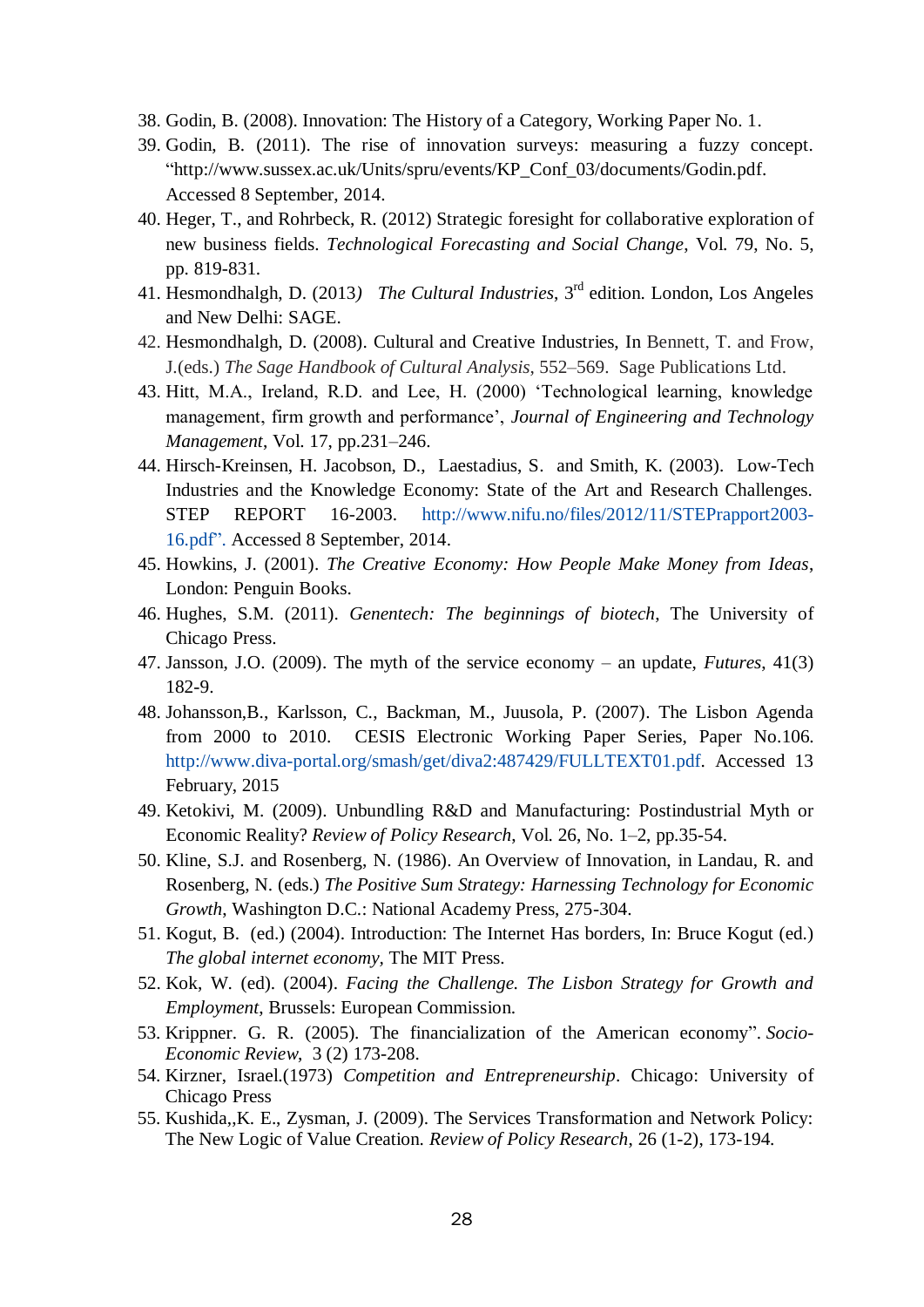- 56. K4G (2007). What policies are needed to overcome the EU's R&D deficit. Knowledge for Growth Policy Debate No. 1, October 2007. [http://ec.europa.eu/invest-in](http://ec.europa.eu/invest-in-research/pdf/download_en/policy_debate.pdf)[research/pdf/download\\_en/policy\\_debate.pdf.](http://ec.europa.eu/invest-in-research/pdf/download_en/policy_debate.pdf) Accessed 8 September, 2014.
- 57. Lall, S. (1995). *Science and technology in the new global environment: implications for developing countries*. UNCTAD, Science and Technology Issues
- 58. Lundvall, B.-A. (ed), (1992). *National Systems of Innovation. Towards a Theory of Innovation and Interactive Learning*, London: Pinter.
- 59. Machlup, F. (1962). *The Production and Distribution of Knowledge in the United States*, Princeton: Princeton University Press.
- 60. Maglio, P. P., Kieliszewski, C. A. and Spohrer, J. C. (eds) (2010). *Handbook of Service Science*, New York: Springer.
- 61. Mendonça, S. (2009). Brave Old World: Accounting for 'High-Tech' Knowledge in 'Low-Tech' Industries. *Research Policy*, 38 (3) 470-482.
- 62. Miles, I. (2005), Knowledge intensive business services: prospects and policies, foresight, Vol. 7., No. 6 pp. 39 – 63, DOI[:http://dx.doi.org/10.1108/14636680510630939](http://dx.doi.org/10.1108/14636680510630939)
- 63. Mokyr, J. (2003). The Knowledge Society: Theoretical and Historical Underpinnings, Presented to the Ad Hoc Expert Group on Knowledge Systems, United Nations, New York, Sept. 4-5, 2003.
- 64. Nelson, R. R. (1959). The simple economics of basic scientific research, *Journal of Political Economy*, 67 (3) 297-306.
- 65. Nelson, R. and Winter, S. (1982). *An Evolutionary Theory of Economic Change*, Cambridge: Harvard University Press.
- 66. Nauwelaers, C. and R. Wintjes (2002), *Improving Trans-national Policy Learning in Innovation*, report for the European Commission (DG Enterprise), November, Innovation Trend Chart project, Luxembourg
- 67. Oakley, K. (2004). Not So Cool Britannia: The Role of the Creative Industries in Economic Development. *International Journal of Cultural Studies*, 7 (1) 67-77.
- 68. OECD (1996). *The Knowledge Based Economy*, Paris: OECD.
- 69. OECD (2000). *The service economy*, Paris: OECD)
- 70. OECD (2000a). *A New Economy? The Changing Role of Innovation and Information Technology in Growth*", Paris: OECD.
- 71. OECD (2002). *Frascati Manual. Proposed standard practice for surveys on research and experiment developmen*t, Paris: OECD.
- 72. OECD (2005). *Oslo Manual: Guidelines for Collecting and Interpreting Innovation Data*, Third Edition, Paris: OECD.
- 73. OECD (2011), *ISIC rev. 3 technology intensity definition*, OECD Directorate for Science, Technology and Industry, 7 July, 2011, available at: <http://www.oecd.org/sti/ind/48350231.pdf>, (accessed 15 December, 2014).
- 74. OECD (2012). *Science, Technology and Innovation Outlook in 2012*, Paris: OECD.
- 75. Pratt, A.C. and Jeffcutt, P. (2009). Creativity, innovation and the cultural economy: Snake oil for the twenty-first century? In Pratt, C. and Jeffcutt, P. (eds) *Creativity, Innovation and the Cultural Economy* London and New York: Routledge, Taylor and Francis Group, 1-19.